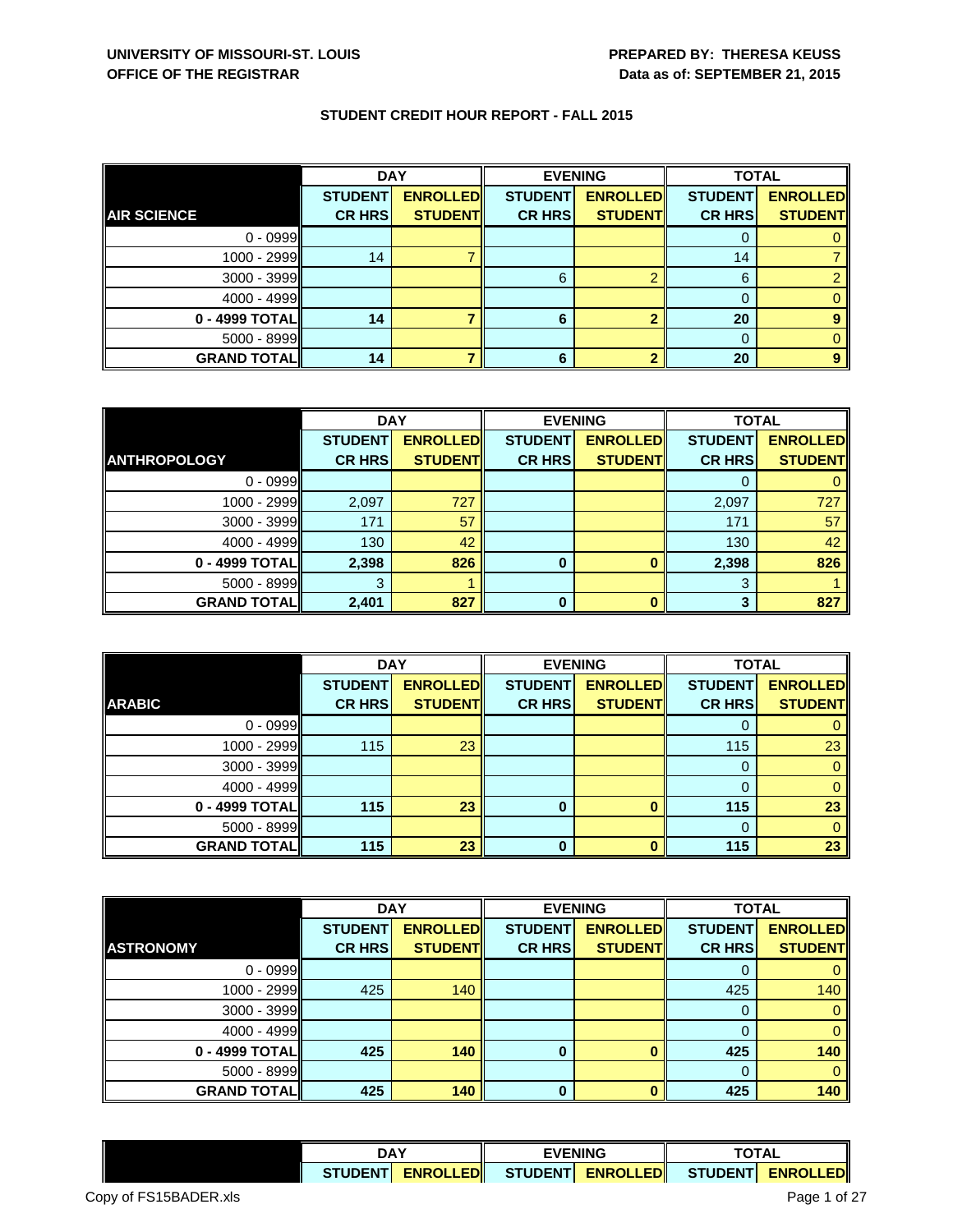| <b>ATM SCIENCES</b> | <b>CR HRS</b> | <b>STUDENT</b> | <b>CR HRS</b> | <b>STUDENT</b> | <b>CR HRS</b> | <b>STUDENT</b>  |
|---------------------|---------------|----------------|---------------|----------------|---------------|-----------------|
| $0 - 0999$          |               |                |               |                |               |                 |
| $1000 - 2999$       | 125           | 36             |               |                | 125           | 36 <sup>°</sup> |
| $3000 - 3999$       |               |                |               |                |               |                 |
| $4000 - 4999$       |               |                |               |                |               |                 |
| $0 - 4999$ TOTAL    | 125           | 36             |               |                | 125           | 36 <sup>°</sup> |
| $5000 - 8999$       |               |                |               |                |               |                 |
| <b>GRAND TOTAL</b>  | 125           | 36             |               |                | 125           | 36              |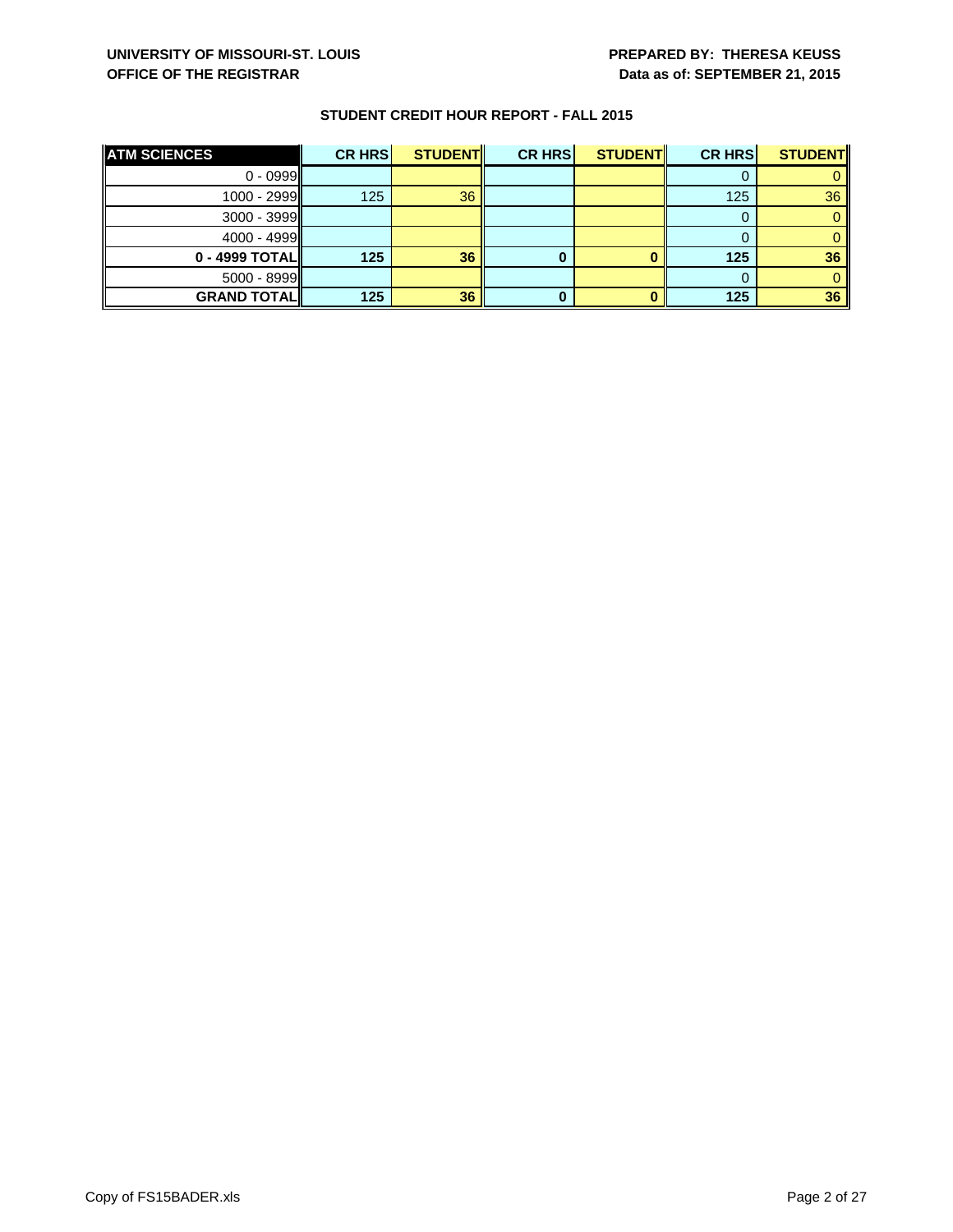|                    | <b>DAY</b>     |                 | <b>EVENING</b> |                 | <b>TOTAL</b>   |                 |
|--------------------|----------------|-----------------|----------------|-----------------|----------------|-----------------|
|                    | <b>STUDENT</b> | <b>ENROLLED</b> | <b>STUDENT</b> | <b>ENROLLED</b> | <b>STUDENT</b> | <b>ENROLLED</b> |
| <b>BIOLOGY</b>     | <b>CR HRS</b>  | <b>STUDENT</b>  | <b>CR HRS</b>  | <b>STUDENT</b>  | <b>CR HRS</b>  | <b>STUDENT</b>  |
| $0 - 0999$         |                |                 |                |                 | 0              |                 |
| 1000 - 2999        | 3,342          | 1,025           | 387            | 87              | 3,729          | 1,112           |
| $3000 - 3999$      | 123            | 41              | 213            | 71              | 336            | 112             |
| $4000 - 4999$      | 421            | 160             | 478            | 152             | 899            | 312             |
| $0 - 4999$ TOTAL   | 3,886          | 1,226           | 1,078          | 310             | 4,964          | 1,536           |
| $5000 - 8999$      | 410            | 171             |                |                 | 410            | 171             |
| <b>GRAND TOTAL</b> | 4,296          | 1,397           | 1,078          | 310             | 5,374          | 1,707           |

|                    | <b>DAY</b>     |                 |                | <b>EVENING</b>  |                | <b>TOTAL</b>    |  |
|--------------------|----------------|-----------------|----------------|-----------------|----------------|-----------------|--|
|                    | <b>STUDENT</b> | <b>ENROLLED</b> | <b>STUDENT</b> | <b>ENROLLED</b> | <b>STUDENT</b> | <b>ENROLLED</b> |  |
| <b>CHEMISTRY</b>   | <b>CR HRS</b>  | <b>STUDENT</b>  | <b>CR HRS</b>  | <b>STUDENT</b>  | <b>CR HRS</b>  | <b>STUDENT</b>  |  |
| $0 - 0999$         |                |                 |                |                 |                |                 |  |
| 1000 - 2999        | 1,896          | 501             | 235            | 67              | 2,131          | 568             |  |
| $3000 - 3999$      | 170            | 96              | 71             | 28              | 241            | 124             |  |
| 4000 - 4999        | 171            | 90              | 222            | 74              | 393            | 164             |  |
| 0 - 4999 TOTAL     | 2,237          | 687             | 528            | 169             | 2,765          | 856             |  |
| $5000 - 8999$      | 411            | 196             |                |                 | 411            | 196             |  |
| <b>GRAND TOTAL</b> | 2,648          | 883             | 528            | 169             | 3,176          | 1,052           |  |

|                               | <b>DAY</b>     |                 |                | <b>EVENING</b>  | <b>TOTAL</b>   |                 |
|-------------------------------|----------------|-----------------|----------------|-----------------|----------------|-----------------|
|                               | <b>STUDENT</b> | <b>ENROLLED</b> | <b>STUDENT</b> | <b>ENROLLED</b> | <b>STUDENT</b> | <b>ENROLLED</b> |
| <b>CHILD ADVOCACY STUDIES</b> | <b>CR HRS</b>  | <b>STUDENT</b>  | <b>CR HRS</b>  | <b>STUDENT</b>  | <b>CR HRS</b>  | <b>STUDENT</b>  |
| $0 - 0999$                    |                |                 |                |                 | O              |                 |
| 1000 - 2999                   |                |                 |                |                 |                |                 |
| $3000 - 3999$                 |                |                 |                |                 | 0              |                 |
| 4000 - 4999                   | 27             | 9               |                |                 | 27             | 9               |
| 0 - 4999 TOTAL                | 27             | 9               | 0              |                 | 27             |                 |
| $5000 - 8999$                 |                |                 |                |                 | 0              |                 |
| <b>GRAND TOTAL</b>            | 27             | 9               | 0              |                 | 27             |                 |

| <b>DAY</b>         |                |                 | <b>EVENING</b> |                 |                | <b>TOTAL</b>    |
|--------------------|----------------|-----------------|----------------|-----------------|----------------|-----------------|
|                    | <b>STUDENT</b> | <b>ENROLLED</b> | <b>STUDENT</b> | <b>ENROLLED</b> | <b>STUDENT</b> | <b>ENROLLED</b> |
| <b>CHINESE</b>     | <b>CR HRS</b>  | <b>STUDENT</b>  | <b>CR HRS</b>  | <b>STUDENT</b>  | <b>CR HRS</b>  | <b>STUDENT</b>  |
| $0 - 0999$         |                |                 |                |                 |                | 0               |
| $1000 - 2999$      | 56             | 16              |                |                 | 56             | 16              |
| $3000 - 3999$      |                |                 |                |                 | O              | $\mathbf{0}$    |
| $4000 - 4999$      |                |                 |                |                 |                | $\mathbf{0}$    |
| 0 - 4999 TOTAL     | 56             | 16              | $\bf{0}$       |                 | 56             | 16              |
| $5000 - 8999$      |                |                 |                |                 | 0              | $\overline{0}$  |
| <b>GRAND TOTAL</b> | 56             | 16              | $\bf{0}$       |                 | 56             | 16              |

|                         | <b>DAY</b>                         |                | <b>EVENING</b> |                  | <b>TOTAL</b>   |                  |
|-------------------------|------------------------------------|----------------|----------------|------------------|----------------|------------------|
|                         | <b>ENROLLEDI</b><br><b>STUDENT</b> |                |                | STUDENT ENROLLED |                | STUDENT ENROLLED |
| <b>COMPUTER SCIENCE</b> | <b>CR HRSI</b>                     | <b>STUDENT</b> | <b>CR HRSI</b> | <b>STUDENTI</b>  | <b>CR HRSI</b> | <b>STUDENT</b>   |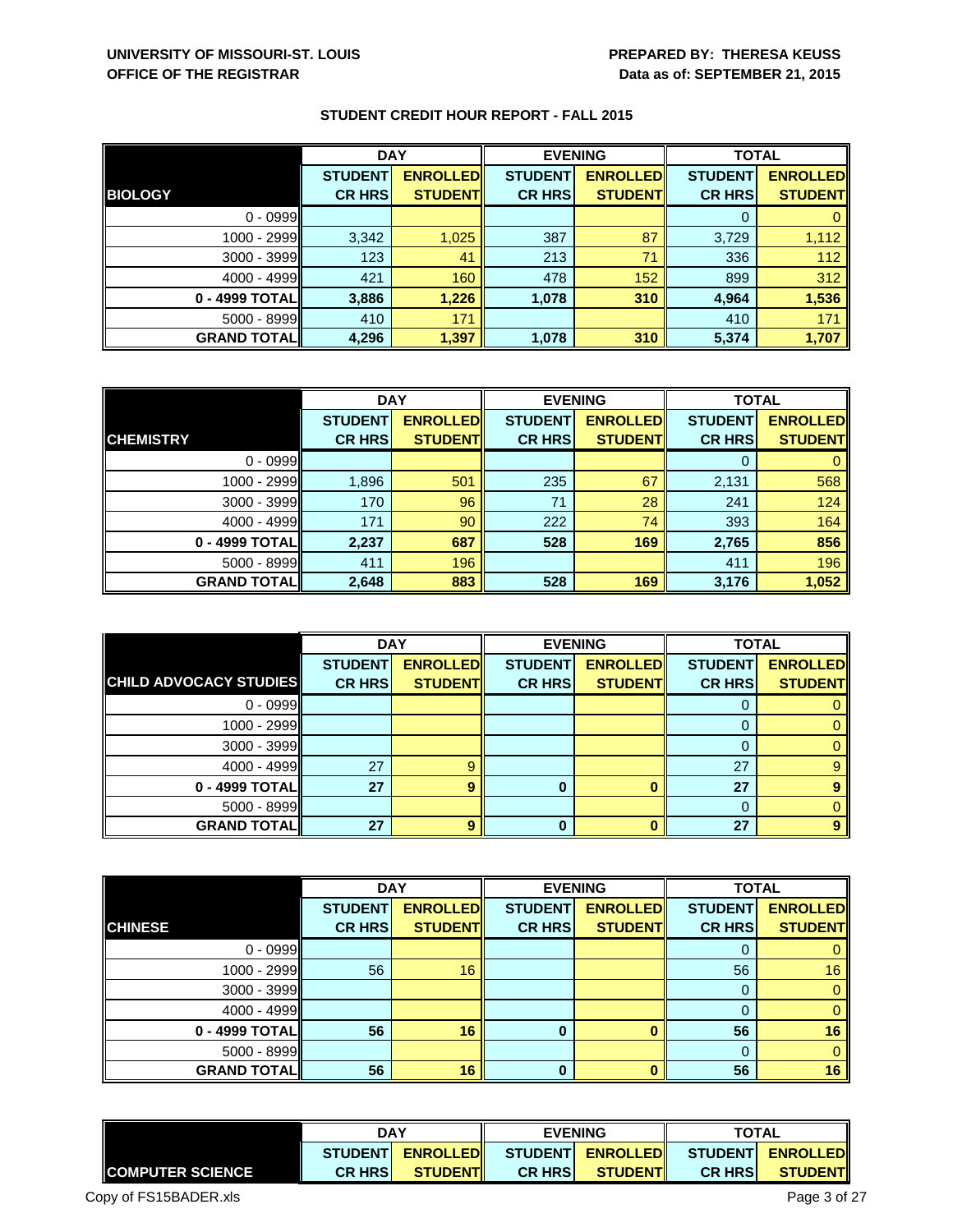| $0 - 0999$         |       |     |     |     |       |     |
|--------------------|-------|-----|-----|-----|-------|-----|
| 1000 - 2999        | 1,095 | 365 | 198 | 66  | 1,293 | 431 |
| $3000 - 3999$      | 138   | 46  | 177 | 59  | 315   | 105 |
| $4000 - 4999$      | 462   | 154 | 321 | 107 | 783   | 261 |
| $0 - 4999$ TOTAL   | 1,695 | 565 | 696 | 232 | 2,391 | 797 |
| $5000 - 8999$      | 213   | 71  |     |     | 213   | 74  |
| <b>GRAND TOTAL</b> | 1,908 | 636 | 696 | 232 | 2,604 | 868 |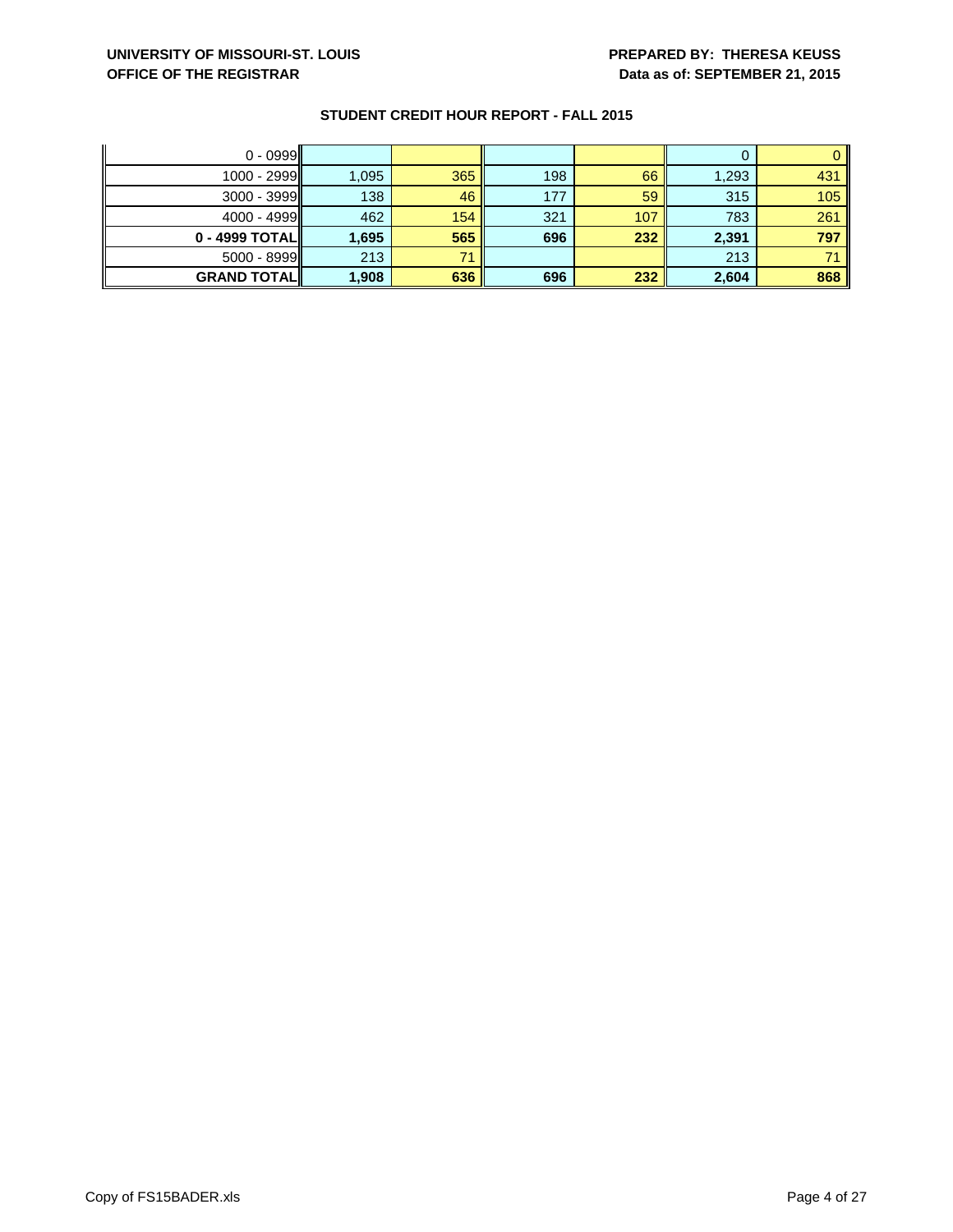|                         | <b>DAY</b>     |                 | <b>EVENING</b> |                 | <b>TOTAL</b>   |                 |
|-------------------------|----------------|-----------------|----------------|-----------------|----------------|-----------------|
|                         | <b>STUDENT</b> | <b>ENROLLED</b> | <b>STUDENT</b> | <b>ENROLLED</b> | <b>STUDENT</b> | <b>ENROLLED</b> |
| <b>CRIMINAL JUSTICE</b> | <b>CR HRS</b>  | <b>STUDENT</b>  | <b>CR HRS</b>  | <b>STUDENT</b>  | <b>CR HRS</b>  | <b>STUDENT</b>  |
| $0 - 0999$              |                |                 |                |                 |                |                 |
| $1000 - 2999$           | 3,043          | 982             | 36             | 12              | 3,079          | 994             |
| $3000 - 3999$           | 525            | 175             |                |                 | 525            | 175             |
| $4000 - 4999$           | 573            | 191             |                |                 | 573            | 191             |
| 0 - 4999 TOTAL          | 4,141          | 1,348           | 36             | 12              | 4,177          | 1,360           |
| $5000 - 8999$           | 318            | 106             |                |                 | 318            | 106             |
| <b>GRAND TOTAL</b>      | 4,459          | 1,454           | 36             | 12              | 4,495          | 1,466           |

|                    | <b>DAY</b>     |                 |                | <b>EVENING</b>  |                | <b>TOTAL</b>    |  |
|--------------------|----------------|-----------------|----------------|-----------------|----------------|-----------------|--|
|                    | <b>STUDENT</b> | <b>ENROLLED</b> | <b>STUDENT</b> | <b>ENROLLED</b> | <b>STUDENT</b> | <b>ENROLLED</b> |  |
| <b>ECONOMICS</b>   | <b>CR HRS</b>  | <b>STUDENT</b>  | <b>CR HRS</b>  | <b>STUDENT</b>  | <b>CR HRS</b>  | <b>STUDENT</b>  |  |
| $0 - 0999$         |                |                 |                |                 | 0              |                 |  |
| 1000 - 2999        | 1,555          | 527             | 177            | 59              | 1,732          | 586             |  |
| 3000 - 3999        | 144            | 48              | 57             | 19              | 201            | 67              |  |
| $4000 - 4999$      | 105            | 30              | 42             | 14              | 147            | 44              |  |
| 0 - 4999 TOTAL     | 1,804          | 605             | 276            | 92              | 2,080          | 697             |  |
| 5000 - 8999        | 129            | 43              |                |                 | 129            | 43              |  |
| <b>GRAND TOTAL</b> | 1,933          | 648             | 276            | 92              | 2,209          | 740             |  |

|                    | <b>DAY</b>     |                 |                | <b>EVENING</b>  | <b>TOTAL</b>   |                 |
|--------------------|----------------|-----------------|----------------|-----------------|----------------|-----------------|
|                    | <b>STUDENT</b> | <b>ENROLLED</b> | <b>STUDENT</b> | <b>ENROLLED</b> | <b>STUDENT</b> | <b>ENROLLED</b> |
| <b>ENGLISH</b>     | <b>CR HRS</b>  | <b>STUDENT</b>  | <b>CR HRS</b>  | <b>STUDENT</b>  | <b>CR HRS</b>  | <b>STUDENT</b>  |
| $0 - 0999$         |                |                 |                |                 | O              | 0               |
| $1000 - 2999$      | 1,702          | 562             | 48             | 16              | 1,750          | 578             |
| $3000 - 3999$      | 3,175          | 1,059           | 201            | 67              | 3,376          | 1,126           |
| $4000 - 4999$      | 390            | 130             | 99             | 33              | 489            | 163             |
| 0 - 4999 TOTAL     | 5,267          | 1,751           | 348            | 116             | 5,615          | 1,867           |
| $5000 - 8999$      | 303            | 101             |                |                 | 303            | 101             |
| <b>GRAND TOTAL</b> | 5,570          | 1,852           | 348            | 116             | 5,918          | 1,968           |

|                             | <b>DAY</b>     |                 |                | <b>EVENING</b>  | <b>TOTAL</b>   |                 |
|-----------------------------|----------------|-----------------|----------------|-----------------|----------------|-----------------|
| <b>ENGLISH FOR ACADEMIC</b> | <b>STUDENT</b> | <b>ENROLLED</b> | <b>STUDENT</b> | <b>ENROLLED</b> | <b>STUDENT</b> | <b>ENROLLED</b> |
| <b>PURPOSES</b>             | <b>CR HRS</b>  | <b>STUDENT</b>  | <b>CR HRS</b>  | <b>STUDENT</b>  | <b>CR HRS</b>  | <b>STUDENT</b>  |
| $0 - 0999$                  |                |                 |                |                 | O              |                 |
| $1000 - 2999$               |                |                 |                |                 | $\Omega$       | 0               |
| $3000 - 3999$               | 96             | 32              |                |                 | 96             | 32              |
| $4000 - 4999$               | 279            | 93              |                |                 | 279            | 93              |
| 0 - 4999 TOTAL              | 375            | 125             | $\bf{0}$       |                 | 375            | 125             |
| $5000 - 8999$               | 22             | 9               |                |                 | 22             | 9               |
| <b>GRAND TOTAL</b>          | 397            | $134$           | $\bf{0}$       |                 | 397            | 134             |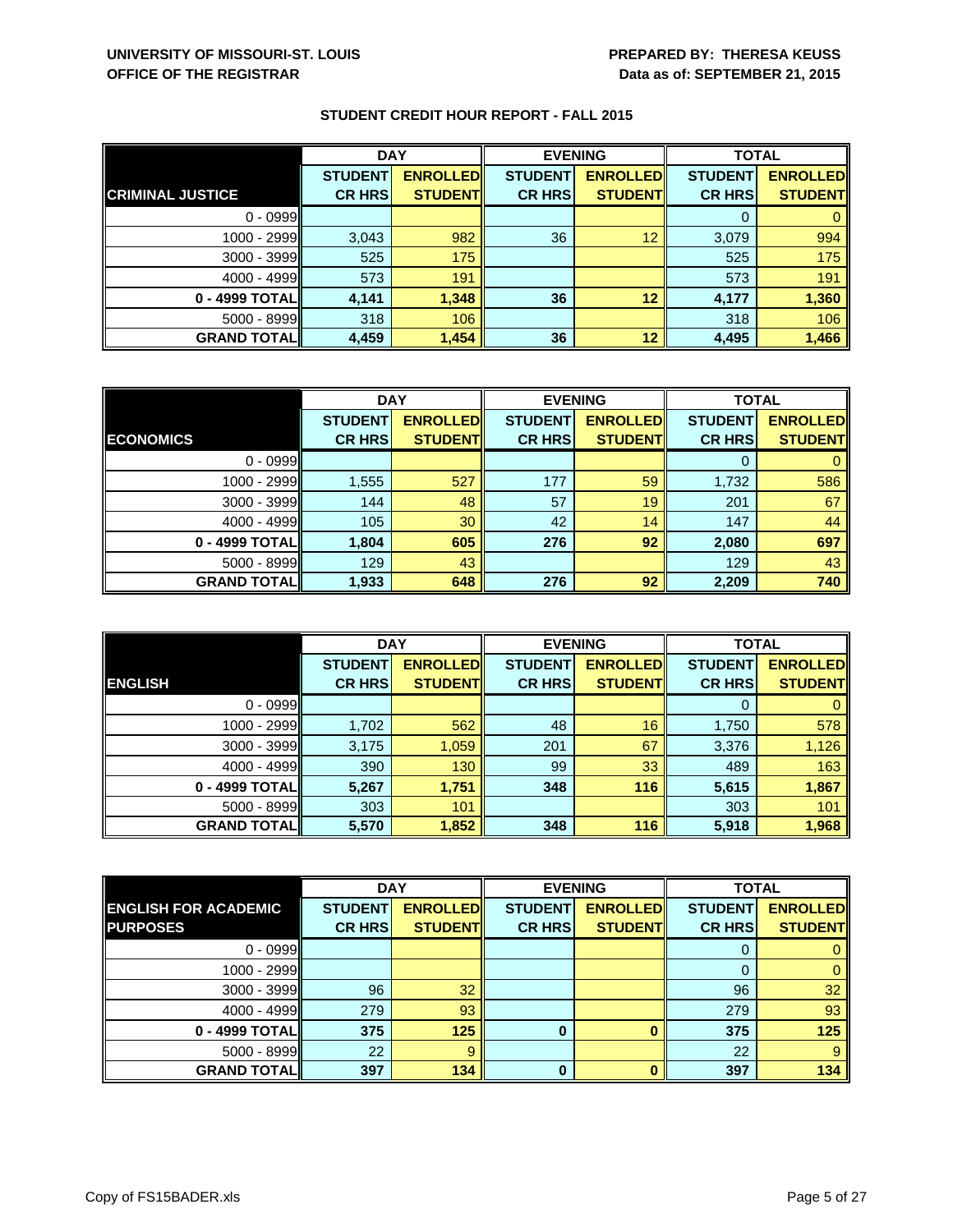|                         | <b>DAY</b>     |                 | <b>EVENING</b> |                 | <b>TOTAL</b>   |                 |
|-------------------------|----------------|-----------------|----------------|-----------------|----------------|-----------------|
|                         | <b>STUDENT</b> | <b>ENROLLED</b> | <b>STUDENT</b> | <b>ENROLLED</b> | <b>STUDENT</b> | <b>ENROLLED</b> |
| <b>FOREIGN LANGUAGE</b> | <b>CR HRS</b>  | <b>STUDENT</b>  | <b>CR HRS</b>  | <b>STUDENT</b>  | <b>CR HRS</b>  | <b>STUDENT</b>  |
| $0 - 0999$              |                |                 |                |                 | O              |                 |
| 1000 - 2999             | 151            | 43              |                |                 | 151            | 43              |
| 3000 - 3999             |                |                 |                |                 | 0              |                 |
| 4000 - 4999             |                |                 | 9              | 2               | 10             |                 |
| $0 - 4999$ TOTAL        | 152            | 44              | 9              |                 | 161            | 47              |
| $5000 - 8999$           |                |                 |                |                 | $\Omega$       |                 |
| <b>GRAND TOTAL</b>      | 152            | 44              | 9              |                 | 161            | 47              |

|                    | <b>DAY</b>     |                 | <b>EVENING</b> |                 | <b>TOTAL</b>   |                 |
|--------------------|----------------|-----------------|----------------|-----------------|----------------|-----------------|
|                    | <b>STUDENT</b> | <b>ENROLLED</b> | <b>STUDENT</b> | <b>ENROLLED</b> | <b>STUDENT</b> | <b>ENROLLED</b> |
| <b>FRENCH</b>      | <b>CR HRS</b>  | <b>STUDENT</b>  | <b>CR HRS</b>  | <b>STUDENT</b>  | <b>CR HRS</b>  | <b>STUDENT</b>  |
| $0 - 0999$         |                |                 |                |                 |                |                 |
| 1000 - 2999        | 501            | 115             |                |                 | 501            | 115             |
| $3000 - 3999$      | 78             | 26              |                |                 | 78             | 26              |
| $4000 - 4999$      | 27             | 9               |                |                 | 27             | 9               |
| 0 - 4999 TOTAL     | 606            | 150             | 0              |                 | 606            | 150             |
| $5000 - 8999$      | 12             | 4               |                |                 | 12             |                 |
| <b>GRAND TOTAL</b> | 618            | 154             | $\bf{0}$       |                 | 618            | 154             |

|                    | <b>DAY</b>     |                 | <b>EVENING</b> |                 | <b>TOTAL</b>   |                 |
|--------------------|----------------|-----------------|----------------|-----------------|----------------|-----------------|
|                    | <b>STUDENT</b> | <b>ENROLLED</b> | <b>STUDENT</b> | <b>ENROLLED</b> | <b>STUDENT</b> | <b>ENROLLED</b> |
| <b>GEOGRAPHY</b>   | <b>CR HRS</b>  | <b>STUDENT</b>  | <b>CR HRS</b>  | <b>STUDENT</b>  | <b>CR HRS</b>  | <b>STUDENT</b>  |
| $0 - 0999$         |                |                 |                |                 |                |                 |
| $1000 - 2999$      |                |                 |                |                 |                |                 |
| $3000 - 3999$      |                |                 |                |                 |                |                 |
| $4000 - 4999$      |                |                 |                |                 |                |                 |
| 0 - 4999 TOTAL     |                |                 | O              |                 | 0              |                 |
| $5000 - 8999$      |                |                 |                |                 | $\Omega$       |                 |
| <b>GRAND TOTAL</b> |                |                 | 0              |                 |                |                 |

|                    | <b>DAY</b>     |                 |                | <b>EVENING</b>  | <b>TOTAL</b>   |                 |
|--------------------|----------------|-----------------|----------------|-----------------|----------------|-----------------|
|                    | <b>STUDENT</b> | <b>ENROLLED</b> | <b>STUDENT</b> | <b>ENROLLED</b> | <b>STUDENT</b> | <b>ENROLLED</b> |
| <b>GEOLOGY</b>     | <b>CR HRS</b>  | <b>STUDENT</b>  | <b>CR HRS</b>  | <b>STUDENT</b>  | <b>CR HRS</b>  | <b>STUDENT</b>  |
| $0 - 0999$         |                |                 |                |                 |                |                 |
| $1000 - 2999$      | 443            | 137             | 74             | 23              | 517            | 160             |
| $3000 - 3999$      |                |                 |                |                 | 0              | 0               |
| 4000 - 4999        |                |                 |                |                 | 0              | 0               |
| $0 - 4999$ TOTAL   | 443            | 137             | 74             | 23              | 517            | 160             |
| $5000 - 8999$      |                |                 |                |                 | 0              | $\Omega$        |
| <b>GRAND TOTAL</b> | 443            | 137             | 74             | 23              | 517            | 160             |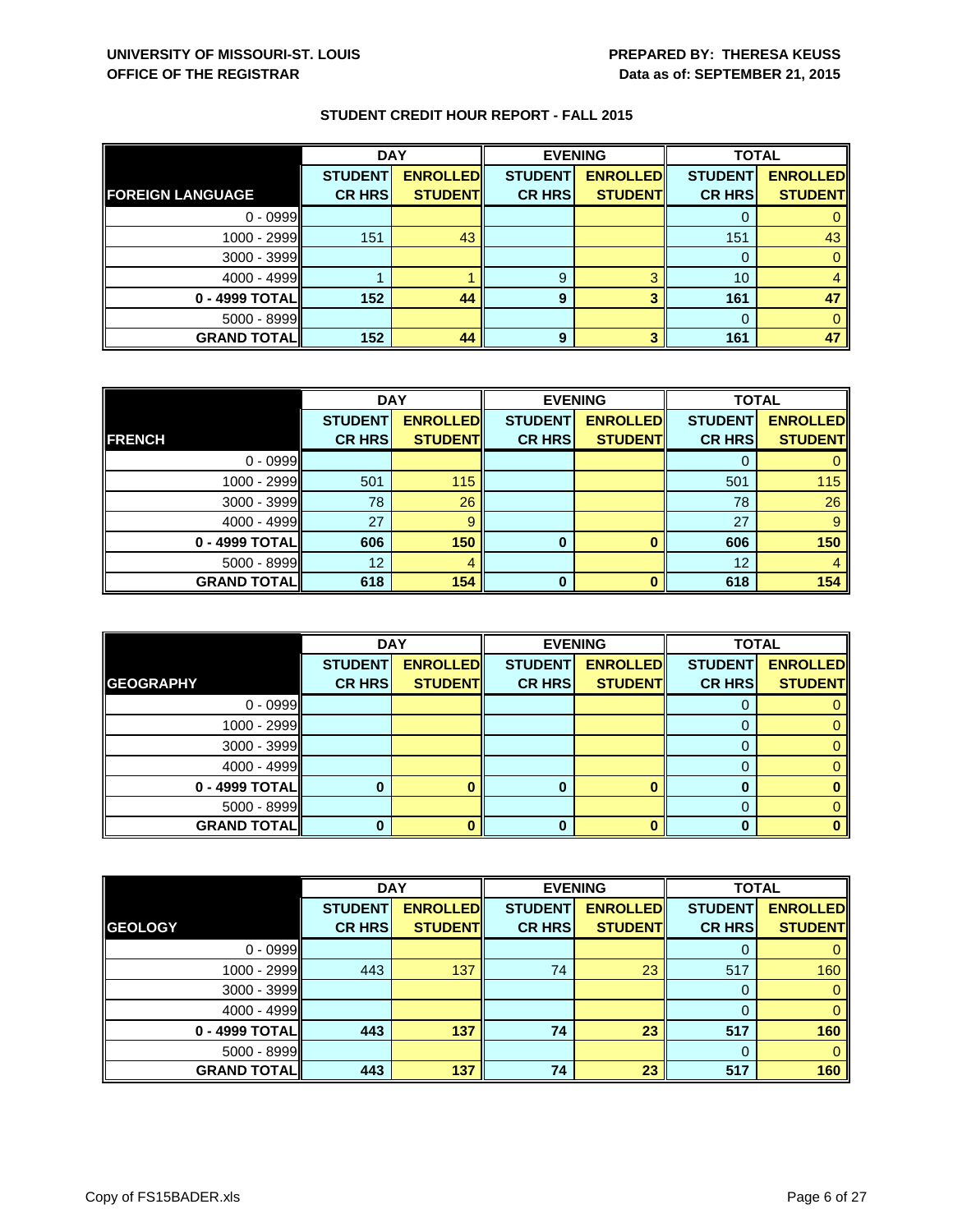|                    | <b>DAY</b>     |                 |                | <b>EVENING</b>  | <b>TOTAL</b>   |                 |
|--------------------|----------------|-----------------|----------------|-----------------|----------------|-----------------|
|                    | <b>STUDENT</b> | <b>ENROLLED</b> | <b>STUDENT</b> | <b>ENROLLED</b> | <b>STUDENT</b> | <b>ENROLLED</b> |
| <b>GERMAN</b>      | <b>CR HRS</b>  | <b>STUDENT</b>  | <b>CR HRS</b>  | <b>STUDENT</b>  | <b>CR HRS</b>  | <b>STUDENT</b>  |
| $0 - 0999$         |                |                 |                |                 |                |                 |
| 1000 - 2999        | 248            | 60              |                |                 | 248            | 60              |
| $3000 - 3999$      | 30             | 10 <sup>°</sup> |                |                 | 30             | 10 <sup>°</sup> |
| $4000 - 4999$      |                |                 |                |                 | 0              |                 |
| 0 - 4999 TOTAL     | 278            | 70              | 0              |                 | 278            | 70              |
| $5000 - 8999$      |                |                 |                |                 | $\Omega$       |                 |
| <b>GRAND TOTAL</b> | 278            | 70              | 0              |                 | 278            | 70              |

|                    | <b>DAY</b>     |                 | <b>EVENING</b> |                 | <b>TOTAL</b>   |                 |
|--------------------|----------------|-----------------|----------------|-----------------|----------------|-----------------|
|                    | <b>STUDENT</b> | <b>ENROLLED</b> | <b>STUDENT</b> | <b>ENROLLED</b> | <b>STUDENT</b> | <b>ENROLLED</b> |
| <b>GERONTOLOGY</b> | <b>CR HRS</b>  | <b>STUDENT</b>  | <b>CR HRS</b>  | <b>STUDENT</b>  | <b>CR HRS</b>  | <b>STUDENT</b>  |
| $0 - 0999$         |                |                 |                |                 |                |                 |
| $1000 - 2999$      | 15             | 5               | 3              |                 | 18             | 6               |
| $3000 - 3999$      |                |                 |                |                 | 0              |                 |
| $4000 - 4999$      | 2              |                 |                |                 | 3              |                 |
| $0 - 4999$ TOTAL   | 18             | 6               | 3              |                 | 21             |                 |
| 5000 - 8999        | 162            | 54              |                |                 | 162            | 54              |
| <b>GRAND TOTAL</b> | 180            | 60              | 3              |                 | 183            | 61              |

|                             | <b>DAY</b>     |                 |                | <b>EVENING</b>  | <b>TOTAL</b>   |                 |
|-----------------------------|----------------|-----------------|----------------|-----------------|----------------|-----------------|
|                             | <b>STUDENT</b> | <b>ENROLLED</b> | <b>STUDENT</b> | <b>ENROLLED</b> | <b>STUDENT</b> | <b>ENROLLED</b> |
| <b>GREEK ANCIENT/MODERN</b> | <b>CR HRS</b>  | <b>STUDENT</b>  | <b>CR HRS</b>  | <b>STUDENT</b>  | <b>CR HRS</b>  | <b>STUDENT</b>  |
| $0 - 0999$                  |                |                 |                |                 | O              |                 |
| $1000 - 2999$               | 40             | 8               |                |                 | 40             | 8               |
| $3000 - 3999$               |                |                 |                |                 | 0              |                 |
| $4000 - 4999$               |                |                 |                |                 | 0              |                 |
| 0 - 4999 TOTAL              | 40             | 8               | 0              |                 | 40             |                 |
| $5000 - 8999$               |                |                 |                |                 | 0              |                 |
| <b>GRAND TOTAL</b>          | 40             |                 | 0              |                 | 40             |                 |

|                    | <b>DAY</b>     |                 |                | <b>EVENING</b>  | <b>TOTAL</b>   |                 |
|--------------------|----------------|-----------------|----------------|-----------------|----------------|-----------------|
|                    | <b>STUDENT</b> | <b>ENROLLED</b> | <b>STUDENT</b> | <b>ENROLLED</b> | <b>STUDENT</b> | <b>ENROLLED</b> |
| <b>HISTORY</b>     | <b>CR HRS</b>  | <b>STUDENT</b>  | <b>CR HRS</b>  | <b>STUDENT</b>  | <b>CR HRS</b>  | <b>STUDENT</b>  |
| $0 - 0999$         |                |                 |                |                 |                |                 |
| $1000 - 2999$      | 1,542          | 490             |                |                 | 1,542          | 490             |
| 3000 - 3999        | 48             | 16              |                |                 | 48             | 16              |
| 4000 - 4999        | 247            | 67              |                |                 | 247            | 67              |
| $0 - 4999$ TOTAL   | 1,837          | 573             | 0              |                 | 1,837          | 573             |
| 5000 - 8999        | 320            | 97              |                |                 | 320            | 97              |
| <b>GRAND TOTAL</b> | 2,157          | 670             | $\bf{0}$       | n               | 2,157          | 670             |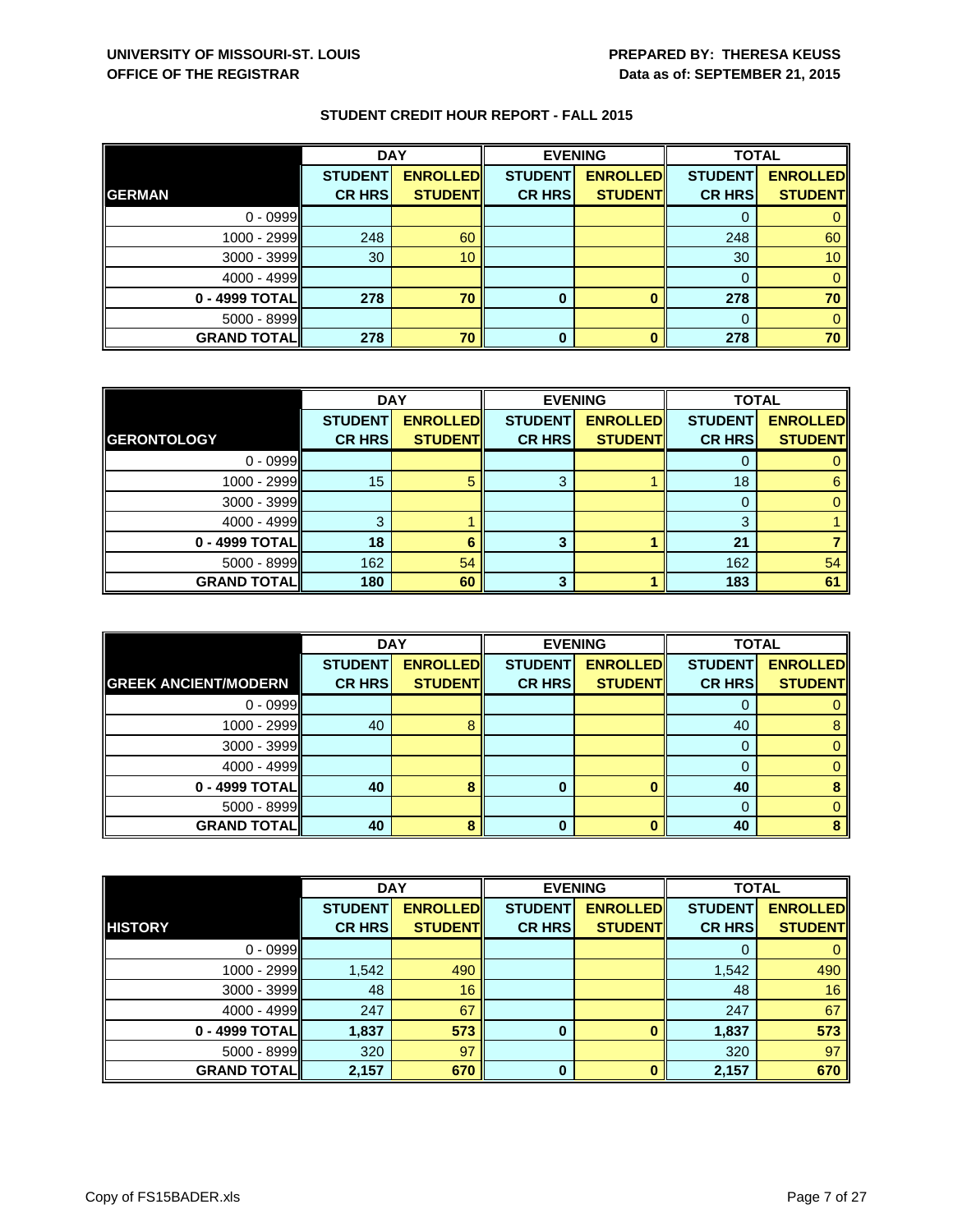|                    | <b>DAY</b>     |                 | <b>EVENING</b> |                 | <b>TOTAL</b>   |                 |
|--------------------|----------------|-----------------|----------------|-----------------|----------------|-----------------|
|                    | <b>STUDENT</b> | <b>ENROLLED</b> | <b>STUDENT</b> | <b>ENROLLED</b> | <b>STUDENT</b> | <b>ENROLLED</b> |
| <b>HONORS</b>      | <b>CR HRS</b>  | <b>STUDENT</b>  | <b>CR HRS</b>  | <b>STUDENT</b>  | <b>CR HRS</b>  | <b>STUDENT</b>  |
| $0 - 0999$         |                |                 |                |                 | 0              |                 |
| 1000 - 2999        | 1,416          | 472             | 54             | 18              | 1,470          | 490             |
| 3000 - 3999        | 597            | 199             |                |                 | 597            | 199             |
| 4000 - 4999        | 171            | 105             |                |                 | 171            | 105             |
| $0 - 4999$ TOTAL   | 2,184          | 776             | 54             | 18              | 2,238          | 794             |
| 5000 - 8999        |                |                 |                |                 | $\Omega$       | $\Omega$        |
| <b>GRAND TOTAL</b> | 2,184          | 776             | 54             | 18              | 2,238          | 794             |

|                          | <b>DAY</b>     |                 | <b>EVENING</b> |                 | <b>TOTAL</b>   |                 |
|--------------------------|----------------|-----------------|----------------|-----------------|----------------|-----------------|
|                          | <b>STUDENT</b> | <b>ENROLLED</b> | <b>STUDENT</b> | <b>ENROLLED</b> | <b>STUDENT</b> | <b>ENROLLED</b> |
| <b>INTERDISCIPLINARY</b> | <b>CR HRS</b>  | <b>STUDENT</b>  | <b>CR HRS</b>  | <b>STUDENT</b>  | <b>CR HRS</b>  | <b>STUDENT</b>  |
| $0 - 0999$               |                |                 |                |                 |                |                 |
| 1000 - 2999              | 519            | 429             |                |                 | 519            | 429             |
| $3000 - 3999$            |                |                 |                |                 |                |                 |
| $4000 - 4999$            |                |                 |                |                 |                |                 |
| 0 - 4999 TOTAL           | 519            | 429             | 0              |                 | 519            | 429             |
| $5000 - 8999$            |                |                 |                |                 |                |                 |
| <b>GRAND TOTAL</b>       | 519            | 429             | 0              |                 | 519            | 429             |

|                    | <b>DAY</b>     |                 |                | <b>EVENING</b>  | <b>TOTAL</b>   |                 |
|--------------------|----------------|-----------------|----------------|-----------------|----------------|-----------------|
|                    | <b>STUDENT</b> | <b>ENROLLED</b> | <b>STUDENT</b> | <b>ENROLLED</b> | <b>STUDENT</b> | <b>ENROLLED</b> |
| <b>ITALIAN</b>     | <b>CR HRS</b>  | <b>STUDENT</b>  | <b>CR HRS</b>  | <b>STUDENT</b>  | <b>CR HRS</b>  | <b>STUDENT</b>  |
| $0 - 0999$         |                |                 |                |                 |                |                 |
| $1000 - 2999$      |                |                 |                |                 |                |                 |
| $3000 - 3999$      |                |                 |                |                 |                |                 |
| $4000 - 4999$      |                |                 |                |                 |                |                 |
| $0 - 4999$ TOTAL   |                |                 | O              |                 |                |                 |
| $5000 - 8999$      |                |                 |                |                 | 0              |                 |
| <b>GRAND TOTAL</b> |                |                 | 0              |                 |                |                 |

|                    | <b>DAY</b>     |                 | <b>EVENING</b> |                 | <b>TOTAL</b>   |                 |
|--------------------|----------------|-----------------|----------------|-----------------|----------------|-----------------|
|                    | <b>STUDENT</b> | <b>ENROLLED</b> | <b>STUDENT</b> | <b>ENROLLED</b> | <b>STUDENT</b> | <b>ENROLLED</b> |
| <b>JAPANESE</b>    | <b>CR HRS</b>  | <b>STUDENT</b>  | <b>CR HRS</b>  | <b>STUDENT</b>  | <b>CR HRS</b>  | <b>STUDENT</b>  |
| $0 - 0999$         |                |                 |                |                 |                |                 |
| $1000 - 2999$      | 364            | 86              |                |                 | 364            | 86              |
| $3000 - 3999$      | 33             | 11              |                |                 | 33             |                 |
| $4000 - 4999$      | 12             | 4               |                |                 | 12             |                 |
| 0 - 4999 TOTAL     | 409            | 101             | 0              |                 | 409            | 101             |
| $5000 - 8999$      |                |                 |                |                 | 0              | $\Omega$        |
| <b>GRAND TOTAL</b> | 409            | 101             | $\Omega$       |                 | 409            | 101             |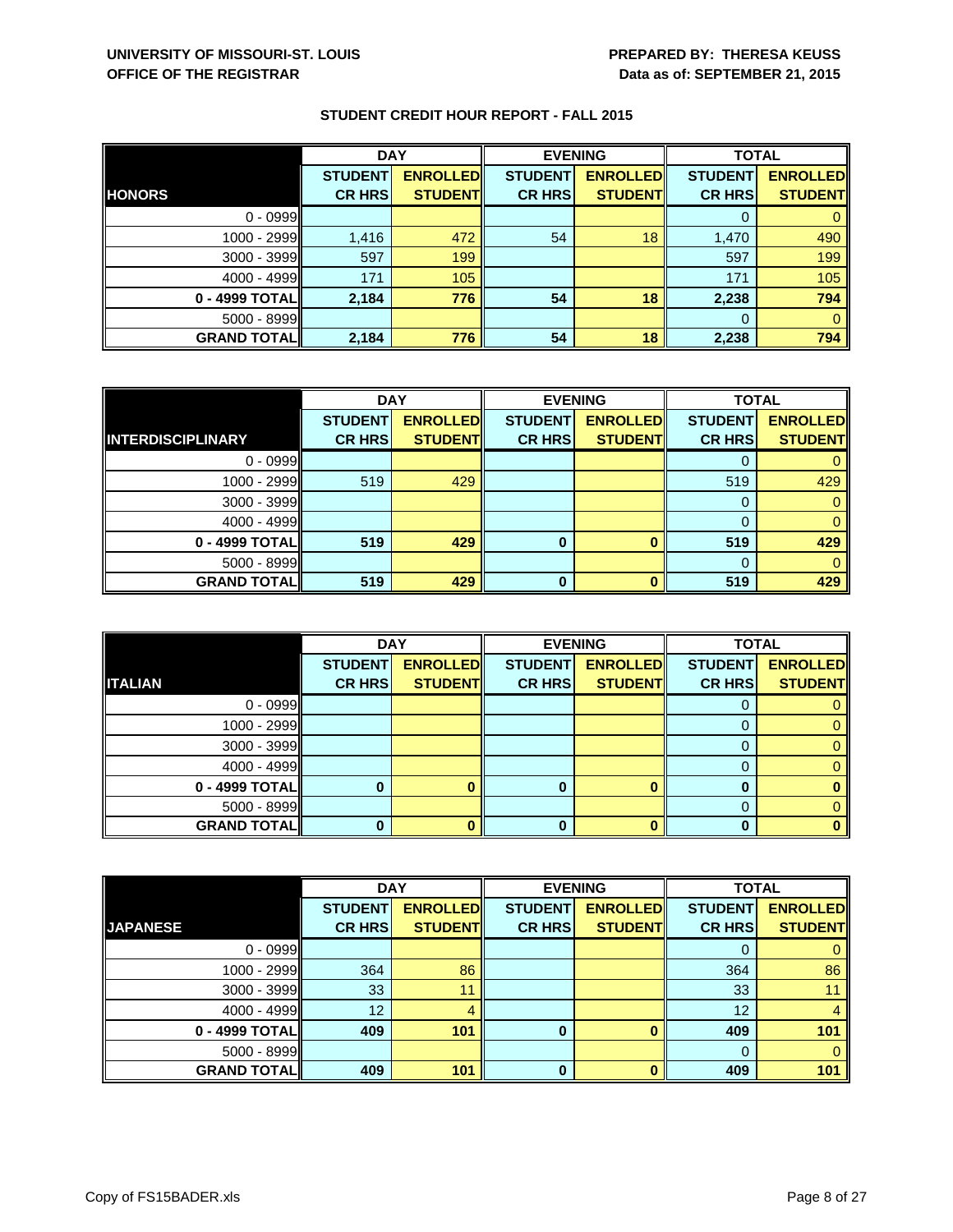|                    | <b>DAY</b>     |                 |                | <b>EVENING</b>  |                | <b>TOTAL</b>    |  |
|--------------------|----------------|-----------------|----------------|-----------------|----------------|-----------------|--|
|                    | <b>STUDENT</b> | <b>ENROLLED</b> | <b>STUDENT</b> | <b>ENROLLED</b> | <b>STUDENT</b> | <b>ENROLLED</b> |  |
| <b>LATIN</b>       | <b>CR HRS</b>  | <b>STUDENT</b>  | <b>CR HRS</b>  | <b>STUDENT</b>  | <b>CR HRS</b>  | <b>STUDENT</b>  |  |
| $0 - 0999$         |                |                 |                |                 | υ              |                 |  |
| $1000 - 2999$      | 70             | 14              |                |                 | 70             | 14              |  |
| $3000 - 3999$      |                |                 |                |                 | 0              |                 |  |
| $4000 - 4999$      |                |                 |                |                 | O              |                 |  |
| 0 - 4999 TOTAL     | 70             | 14              | 0              |                 | 70             | 14              |  |
| $5000 - 8999$      |                |                 |                |                 | $\Omega$       |                 |  |
| <b>GRAND TOTAL</b> | 70             | 14              | 0              |                 | 70             | 14              |  |

|                    | <b>DAY</b>     |                 | <b>EVENING</b> |                 | <b>TOTAL</b>   |                 |
|--------------------|----------------|-----------------|----------------|-----------------|----------------|-----------------|
|                    | <b>STUDENT</b> | <b>ENROLLED</b> | <b>STUDENT</b> | <b>ENROLLED</b> | <b>STUDENT</b> | <b>ENROLLED</b> |
| <b>MATHEMATICS</b> | <b>CR HRS</b>  | <b>STUDENT</b>  | <b>CR HRS</b>  | <b>STUDENT</b>  | <b>CR HRS</b>  | <b>STUDENT</b>  |
| $0 - 0999$         | 111            | 37              |                |                 | 111            | 37              |
| $1000 - 2999$      | 5,168          | 1,596           | 1,410          | 421             | 6,578          | 2,017           |
| $3000 - 3999$      |                |                 | 189            | 63              | 189            | 63              |
| $4000 - 4999$      | 294            | 98              | 33             | 11              | 327            | 109             |
| 0 - 4999 TOTAL     | 5,573          | 1,731           | 1,632          | 495             | 7,205          | 2,226           |
| $5000 - 8999$      | 132            | 46              |                |                 | 132            | 46              |
| <b>GRAND TOTAL</b> | 5,705          | 1,777           | 1,632          | 495             | 7,337          | 2,272           |

|                               | <b>DAY</b>     |                 |                | <b>EVENING</b>  | <b>TOTAL</b>   |                 |
|-------------------------------|----------------|-----------------|----------------|-----------------|----------------|-----------------|
| <b>MILITARY &amp; VETERAN</b> | <b>STUDENT</b> | <b>ENROLLED</b> | <b>STUDENT</b> | <b>ENROLLED</b> | <b>STUDENT</b> | <b>ENROLLED</b> |
| <b>STUDIES</b>                | <b>CR HRS</b>  | <b>STUDENT</b>  | <b>CR HRS</b>  | <b>STUDENT</b>  | <b>CR HRS</b>  | <b>STUDENT</b>  |
| $0 - 0999$                    |                |                 |                |                 | O              |                 |
| $1000 - 2999$                 | 14             | 6               |                |                 | 14             | 6               |
| $3000 - 3999$                 |                |                 |                |                 | 0              |                 |
| $4000 - 4999$                 |                |                 |                |                 | 0              |                 |
| 0 - 4999 TOTAL                | 14             | 6               | 0              |                 | 14             |                 |
| $5000 - 8999$                 |                |                 |                |                 | 0              |                 |
| <b>GRAND TOTAL</b>            | 14             | 6               | $\bf{0}$       |                 | 14             |                 |

|                         | <b>DAY</b>     |                 | <b>EVENING</b> |                 | <b>TOTAL</b>   |                 |
|-------------------------|----------------|-----------------|----------------|-----------------|----------------|-----------------|
|                         | <b>STUDENT</b> | <b>ENROLLED</b> | <b>STUDENT</b> | <b>ENROLLED</b> | <b>STUDENT</b> | <b>ENROLLED</b> |
| <b>MILITARY SCIENCE</b> | <b>CR HRS</b>  | <b>STUDENT</b>  | <b>CR HRS</b>  | <b>STUDENT</b>  | <b>CR HRS</b>  | <b>STUDENT</b>  |
| $0 - 0999$              |                |                 |                |                 |                |                 |
| $1000 - 2999$           | 33             | 11              |                |                 | 33             | 11              |
| $3000 - 3999$           | 15             | 5               |                |                 | 15             | 5               |
| 4000 - 4999             | 15             | 5               |                |                 | 15             | $5\phantom{.0}$ |
| 0 - 4999 TOTAL          | 63             | 21              | 0              |                 | 63             | 21              |
| $5000 - 8999$           |                |                 |                |                 | 0              | $\mathbf{0}$    |
| <b>GRAND TOTAL</b>      | 63             | 21              | 0              |                 | 63             | 21              |

|                    | <b>DAY</b>     |                 |                | <b>EVENING</b>  | <b>TOTAL</b>   |                 |
|--------------------|----------------|-----------------|----------------|-----------------|----------------|-----------------|
|                    | <b>STUDENT</b> | <b>ENROLLED</b> | <b>STUDENT</b> | <b>ENROLLED</b> | <b>STUDENT</b> | <b>ENROLLED</b> |
| <b>IPHILOSOPHY</b> | <b>CR HRS</b>  | <b>STUDENTI</b> | <b>CR HRS</b>  | <b>STUDENTI</b> | <b>CR HRSI</b> | <b>STUDENT</b>  |
| $0 - 0999$         |                |                 |                |                 |                | 0               |
| $1000 - 2999$      | 2,019          | 673             | 75             | 25              | 2,094          | 698             |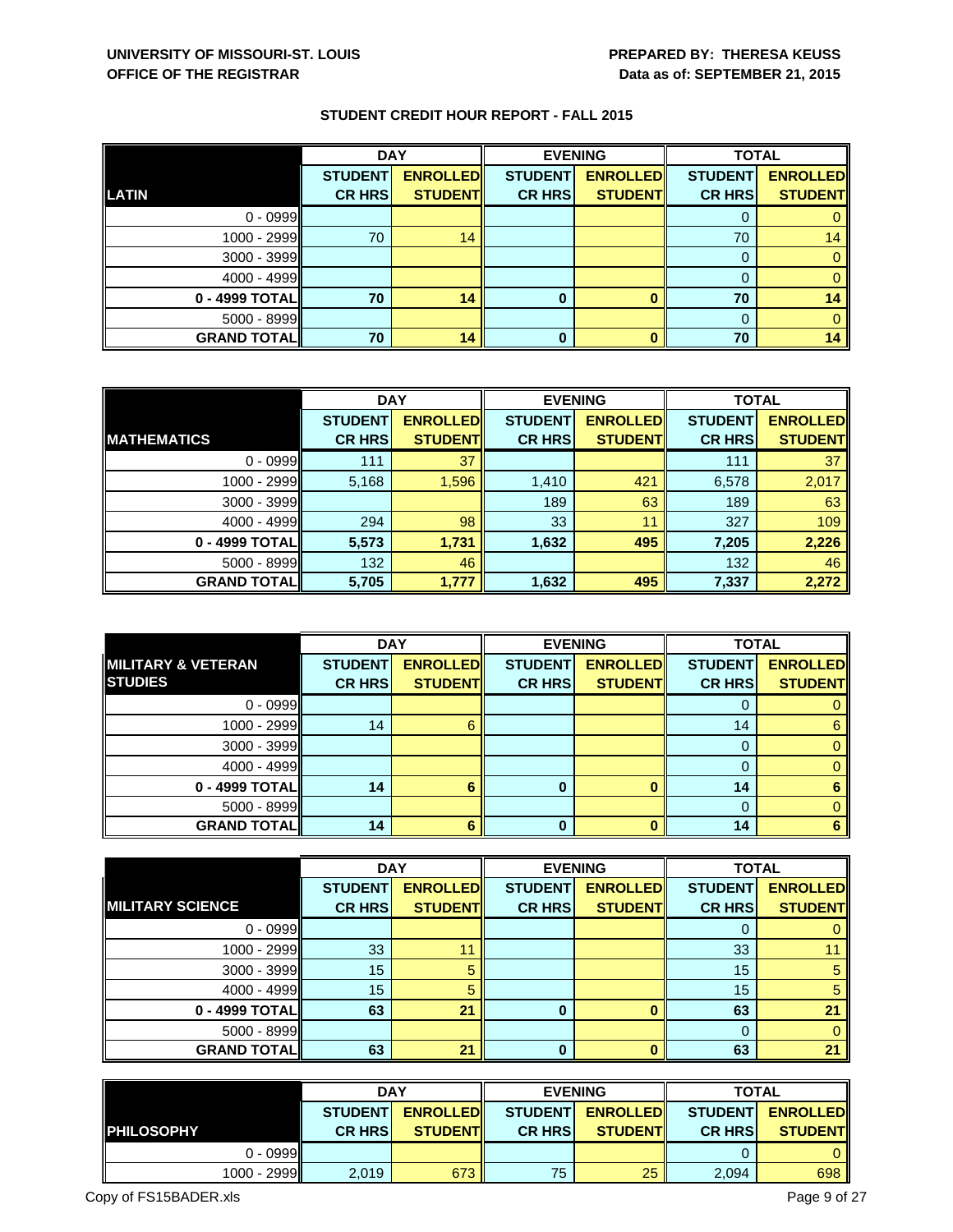| $3000 - 3999$      | 300   | 100 |    |    | 300   | 100            |
|--------------------|-------|-----|----|----|-------|----------------|
| 4000 - 4999        | 99    | 33  |    |    | 99    | 33             |
| 0 - 4999 TOTAL     | 2,418 | 806 | 75 | 25 | 2,493 | 831            |
| $5000 - 8999$      | 121   | 41  |    |    | 121   | 4 <sup>1</sup> |
| <b>GRAND TOTAL</b> | 2,539 | 847 | 75 | 25 | 2,614 | 872            |

|                    | <b>DAY</b>     |                 |                | <b>EVENING</b>  | <b>TOTAL</b>   |                 |
|--------------------|----------------|-----------------|----------------|-----------------|----------------|-----------------|
|                    | <b>STUDENT</b> | <b>ENROLLED</b> | <b>STUDENT</b> | <b>ENROLLED</b> | <b>STUDENT</b> | <b>ENROLLED</b> |
| <b>PHYSICS</b>     | <b>CR HRS</b>  | <b>STUDENT</b>  | <b>CR HRS</b>  | <b>STUDENT</b>  | <b>CR HRS</b>  | <b>STUDENT</b>  |
| $0 - 0999$         |                |                 |                |                 |                |                 |
| 1000 - 2999        | 752            | 190             | 216            | 48              | 968            | 238             |
| $3000 - 3999$      | 99             | 33              |                |                 | 99             | 33              |
| $4000 - 4999$      | 72             | 24              | 27             | 9               | 99             | 33              |
| $0 - 4999$ TOTAL   | 923            | 247             | 243            | 57              | 1,166          | 304             |
| $5000 - 8999$      | 143            | 49              |                |                 | 143            | 49              |
| <b>GRAND TOTAL</b> | 1,066          | 296             | 243            | 57              | 1,309          | 353             |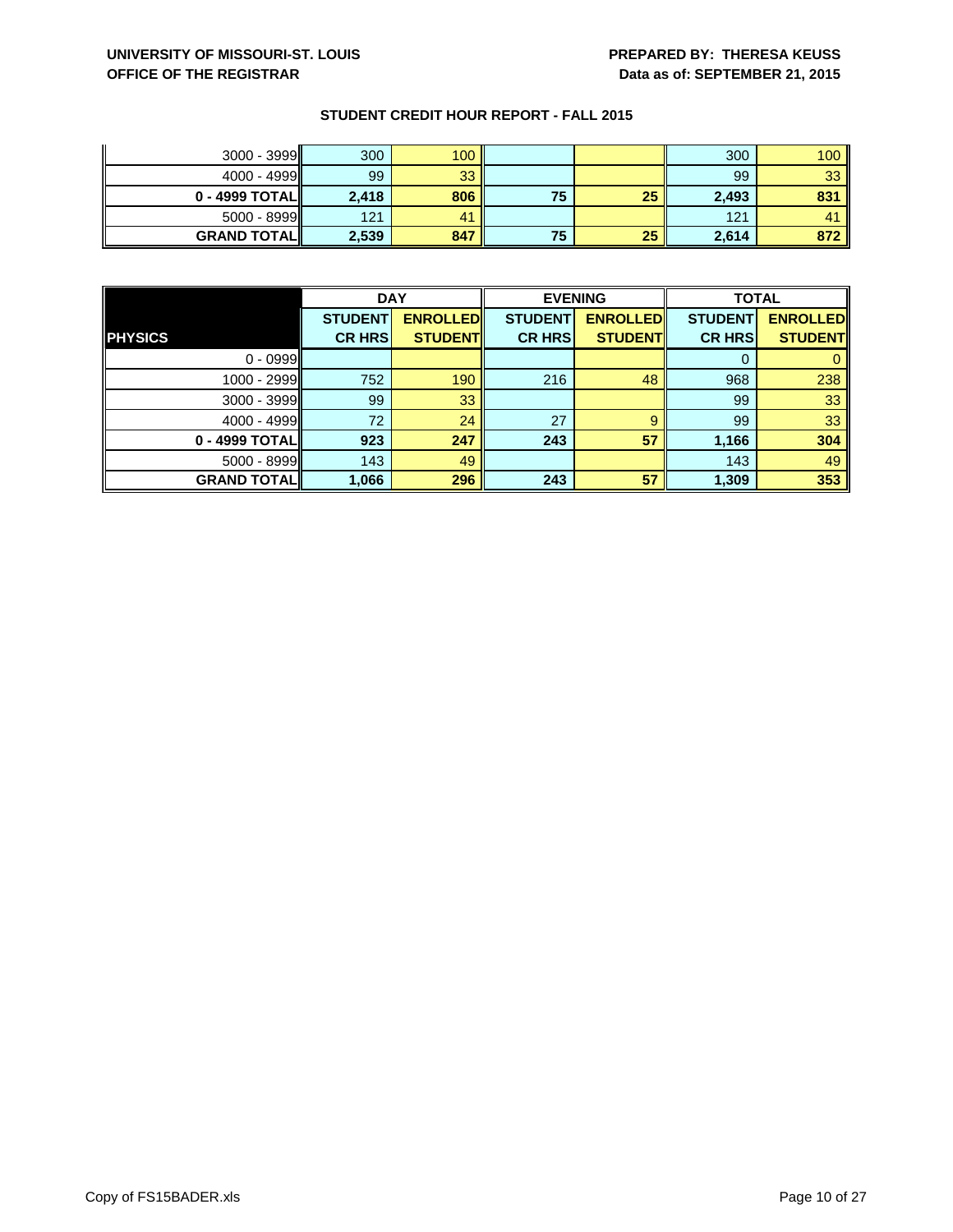|                          | <b>DAY</b>     |                 |                | <b>EVENING</b>  | <b>TOTAL</b>   |                 |
|--------------------------|----------------|-----------------|----------------|-----------------|----------------|-----------------|
|                          | <b>STUDENT</b> | <b>ENROLLED</b> | <b>STUDENT</b> | <b>ENROLLED</b> | <b>STUDENT</b> | <b>ENROLLED</b> |
| <b>POLITICAL SCIENCE</b> | <b>CR HRS</b>  | <b>STUDENT</b>  | <b>CR HRS</b>  | <b>STUDENT</b>  | <b>CR HRS</b>  | <b>STUDENT</b>  |
| $0 - 0999$               |                |                 |                |                 | 0              |                 |
| 1000 - 2999              | 672            | 224             | 78             | 26              | 750            | 250             |
| 3000 - 3999              | 426            | 142             |                |                 | 426            | 142             |
| 4000 - 4999              | 81             | 27              |                |                 | 81             | 27              |
| $0 - 4999$ TOTAL         | 1,179          | 393             | 78             | 26              | 1,257          | 419             |
| 5000 - 8999              | 273            | 103             |                |                 | 273            | 103             |
| <b>GRAND TOTAL</b>       | 1,452          | 496             | 78             | 26              | 1,530          | 522             |

|                    | <b>DAY</b>     |                 | <b>EVENING</b> |                 | <b>TOTAL</b>   |                 |
|--------------------|----------------|-----------------|----------------|-----------------|----------------|-----------------|
|                    | <b>STUDENT</b> | <b>ENROLLED</b> | <b>STUDENT</b> | <b>ENROLLED</b> | <b>STUDENT</b> | <b>ENROLLED</b> |
| <b>PSYCHOLOGY</b>  | <b>CR HRS</b>  | <b>STUDENT</b>  | <b>CR HRS</b>  | <b>STUDENT</b>  | <b>CR HRS</b>  | <b>STUDENT</b>  |
| $0 - 0999$         |                |                 |                |                 |                |                 |
| $1000 - 2999$      | 3,702          | 1,283           | 318            | 98              | 4,020          | 1,381           |
| $3000 - 3999$      | 1,004          | 342             | 13             | 6               | 1,017          | 348             |
| $4000 - 4999$      | 611            | 224             |                |                 | 611            | 224             |
| 0 - 4999 TOTAL     | 5,317          | 1,849           | 331            | 104             | 5,648          | 1,953           |
| $5000 - 8999$      | 554            | 236             |                |                 | 554            | 236             |
| <b>GRAND TOTAL</b> | 5,871          | 2,085           | 331            | 104             | 6,202          | 2,189           |

|                    | <b>DAY</b>     |                 |                | <b>EVENING</b>  | <b>TOTAL</b>   |                 |
|--------------------|----------------|-----------------|----------------|-----------------|----------------|-----------------|
| <b>SCHOOL OF</b>   | <b>STUDENT</b> | <b>ENROLLED</b> | <b>STUDENT</b> | <b>ENROLLED</b> | <b>STUDENT</b> | <b>ENROLLED</b> |
| <b>SOCIAL WORK</b> | <b>CR HRS</b>  | <b>STUDENT</b>  | <b>CR HRS</b>  | <b>STUDENT</b>  | <b>CR HRS</b>  | <b>STUDENT</b>  |
| $0 - 0999$         |                |                 |                |                 | O              |                 |
| $1000 - 2999$      | 301            | 121             | 129            | 59              | 430            | 180             |
| $3000 - 3999$      | 462            | 154             | 258            | 86              | 720            | 240             |
| $4000 - 4999$      | 357            | 138             | 234            | 78              | 591            | 216             |
| 0 - 4999 TOTAL     | 1,120          | 413             | 621            | 223             | 1,741          | 636             |
| $5000 - 8999$      | 1,345          | 510             |                |                 | 1,345          | 510             |
| <b>GRAND TOTAL</b> | 2,465          | 923             | 621            | 223             | 3,086          | 1,146           |

|                    | <b>DAY</b>     |                 | <b>EVENING</b> |                 | <b>TOTAL</b>   |                 |
|--------------------|----------------|-----------------|----------------|-----------------|----------------|-----------------|
|                    | <b>STUDENT</b> | <b>ENROLLED</b> | <b>STUDENT</b> | <b>ENROLLED</b> | <b>STUDENT</b> | <b>ENROLLED</b> |
| <b>SOCIOLOGY</b>   | <b>CR HRS</b>  | <b>STUDENT</b>  | <b>CR HRS</b>  | <b>STUDENT</b>  | <b>CR HRS</b>  | <b>STUDENT</b>  |
| $0 - 0999$         |                |                 |                |                 |                |                 |
| $1000 - 2999$      | 945            | 315             | 63             | 21              | 1,008          | 336             |
| 3000 - 3999        | 135            | 45              | 12             | 4               | 147            | 49              |
| 4000 - 4999        | 294            | 98              |                |                 | 294            | 98              |
| $0 - 4999$ TOTAL   | 1,374          | 458             | 75             | 25              | 1,449          | 483             |
| $5000 - 8999$      |                |                 |                |                 | $\Omega$       | 0               |
| <b>GRAND TOTAL</b> | 1,374          | 458             | 75             | 25              | 1,449          | 483             |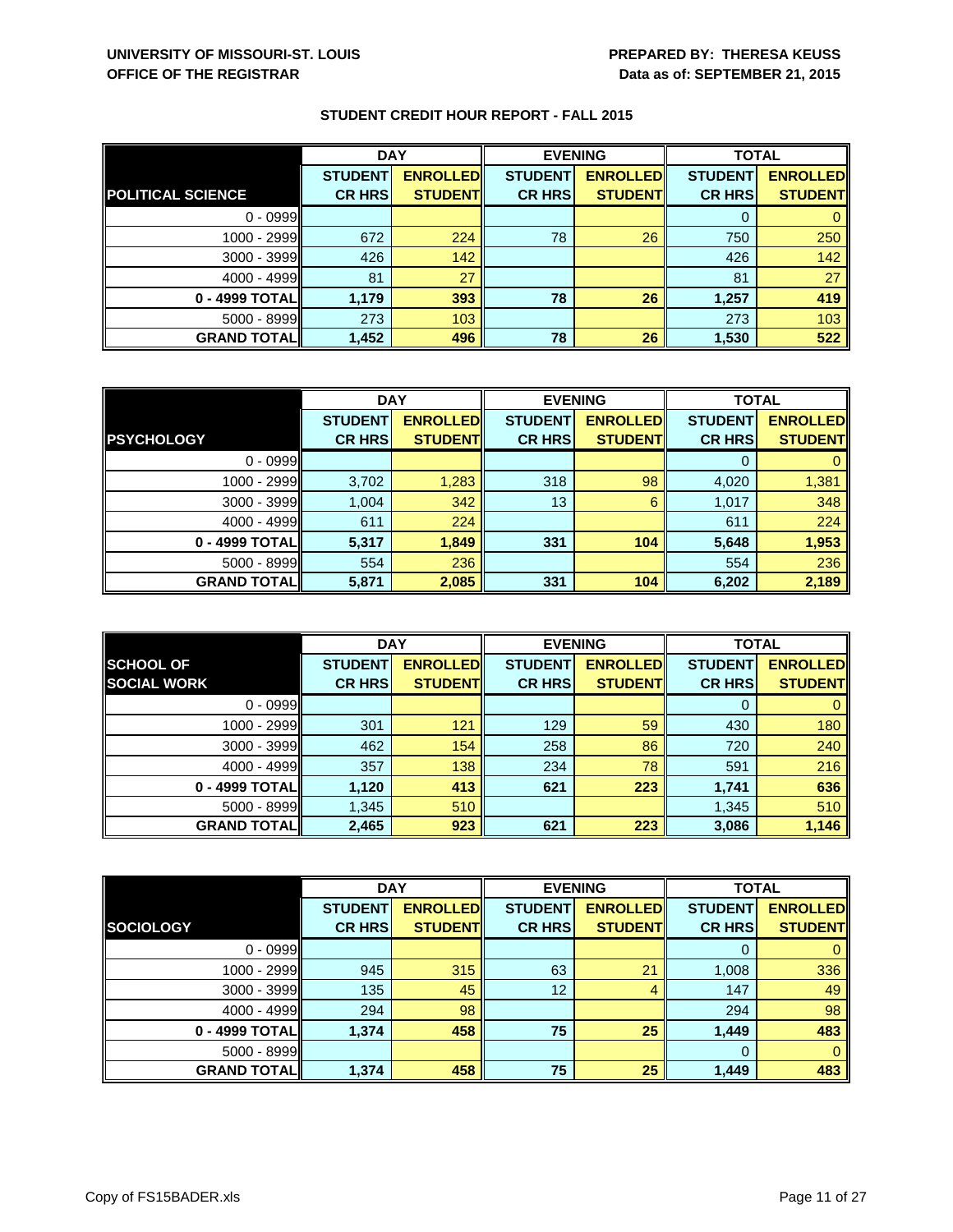|                    | <b>DAY</b>     |                 | <b>EVENING</b> |                 | <b>TOTAL</b>   |                 |
|--------------------|----------------|-----------------|----------------|-----------------|----------------|-----------------|
|                    | <b>STUDENT</b> | <b>ENROLLED</b> | <b>STUDENT</b> | <b>ENROLLED</b> | <b>STUDENT</b> | <b>ENROLLED</b> |
| <b>SPANISH</b>     | <b>CR HRS</b>  | <b>STUDENT</b>  | <b>CR HRS</b>  | <b>STUDENT</b>  | <b>CR HRS</b>  | <b>STUDENT</b>  |
| $0 - 0999$         |                |                 |                |                 | 0              |                 |
| 1000 - 2999        | 1,521          | 350             | 140            | 38              | 1,661          | 388             |
| $3000 - 3999$      | 102            | 34              |                |                 | 102            | 34              |
| $4000 - 4999$      | 12             | 4               | 36             | 12              | 48             | 16              |
| $0 - 4999$ TOTAL   | 1,635          | 388             | 176            | 50              | 1,811          | 438             |
| $5000 - 8999$      | 36             | 12              |                |                 | 36             | 12              |
| <b>GRAND TOTAL</b> | 1,671          | 400             | 176            | 50              | 1,847          | 450             |

|                             | <b>DAY</b>     |                 |                | <b>EVENING</b>  | <b>TOTAL</b>   |                 |
|-----------------------------|----------------|-----------------|----------------|-----------------|----------------|-----------------|
| <b>WOMEN'S &amp; GENDER</b> | <b>STUDENT</b> | <b>ENROLLED</b> | <b>STUDENT</b> | <b>ENROLLED</b> | <b>STUDENT</b> | <b>ENROLLED</b> |
| <b>STUDIES</b>              | <b>CR HRS</b>  | <b>STUDENT</b>  | <b>CR HRS</b>  | <b>STUDENT</b>  | <b>CR HRS</b>  | <b>STUDENT</b>  |
| $0 - 0999$                  |                |                 |                |                 |                |                 |
| $1000 - 2999$               | 195            | 65              |                |                 | 195            | 65              |
| $3000 - 3999$               | 33             | 11              |                |                 | 33             |                 |
| $4000 - 4999$               | 28             | 10              |                |                 | 28             | 10              |
| $0 - 4999$ TOTAL            | 256            | 86              | 0              |                 | 256            | 86              |
| $5000 - 8999$               | 21             | 6               |                |                 | 21             | 6               |
| <b>GRAND TOTAL</b>          | 277            | 92              | 0              |                 | 277            | 92              |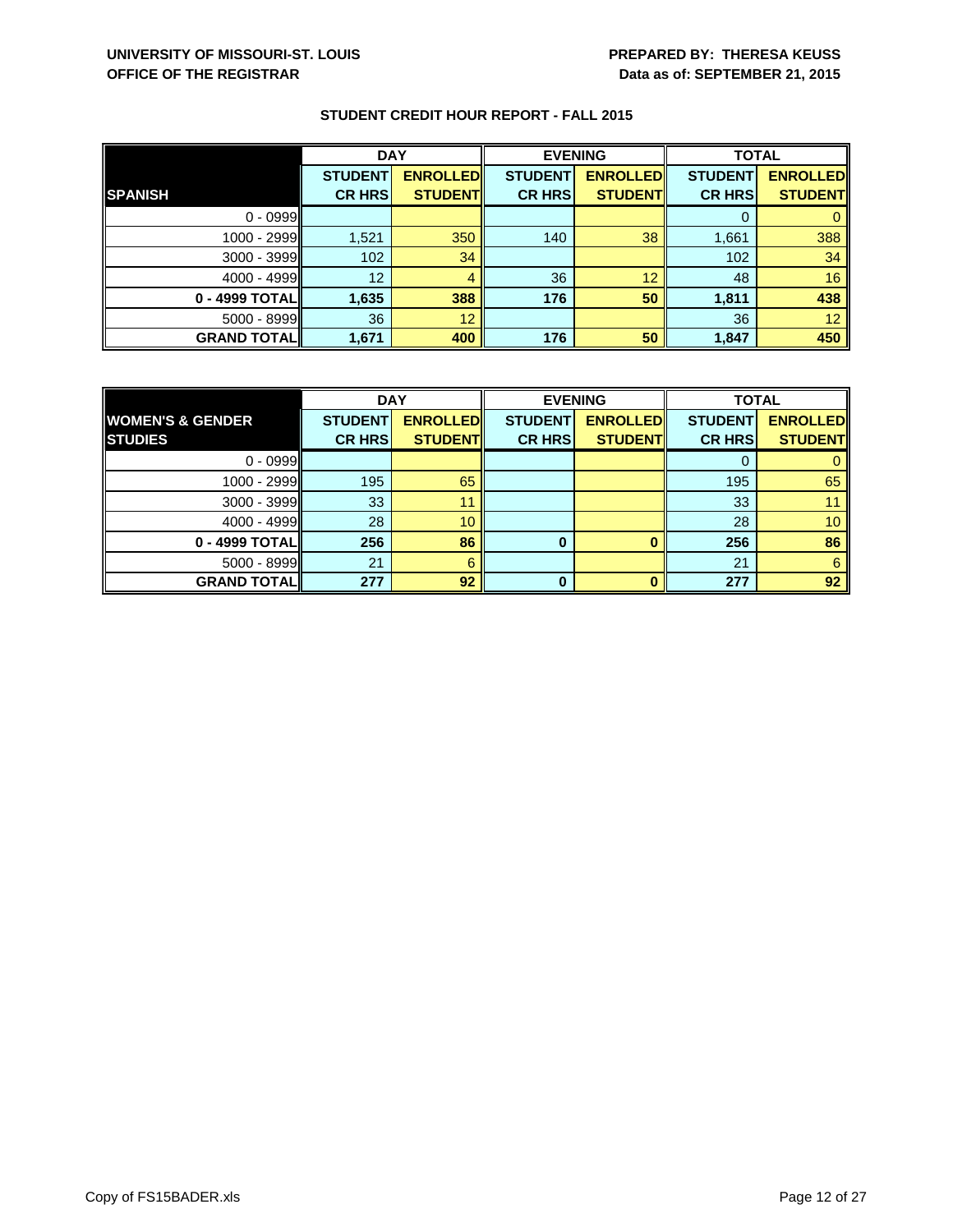|                      | <b>DAY</b>     |                 |                | <b>EVENING</b>  |                | <b>TOTAL</b>    |  |
|----------------------|----------------|-----------------|----------------|-----------------|----------------|-----------------|--|
|                      | <b>STUDENT</b> | <b>ENROLLED</b> | <b>STUDENT</b> | <b>ENROLLED</b> | <b>STUDENT</b> | <b>ENROLLED</b> |  |
| <b>APPLIED MUSIC</b> | <b>CR HRS</b>  | <b>STUDENT</b>  | <b>CR HRS</b>  | <b>STUDENT</b>  | <b>CR HRS</b>  | <b>STUDENT</b>  |  |
| $0 - 0999$           |                |                 |                |                 |                |                 |  |
| 1000 - 2999          | 67             | 67              |                |                 | 67             | 67              |  |
| $3000 - 3999$        | 41             | 41              |                |                 | 41             | 41              |  |
| $4000 - 4999$        | 26             | 13              |                |                 | 26             | 13              |  |
| 0 - 4999 TOTAL       | 134            | 121             | 0              |                 | 134            | 121             |  |
| $5000 - 8999$        | 3              |                 |                |                 | 3              |                 |  |
| <b>GRAND TOTAL</b>   | 137            | 124             | 0              |                 | 137            | 124             |  |

|                      | <b>DAY</b>     |                 | <b>EVENING</b> |                 | <b>TOTAL</b>   |                 |
|----------------------|----------------|-----------------|----------------|-----------------|----------------|-----------------|
|                      | <b>STUDENT</b> | <b>ENROLLED</b> | <b>STUDENT</b> | <b>ENROLLED</b> | <b>STUDENT</b> | <b>ENROLLED</b> |
| <b>ART EDUCATION</b> | <b>CR HRS</b>  | <b>STUDENT</b>  | <b>CR HRS</b>  | <b>STUDENT</b>  | <b>CR HRS</b>  | <b>STUDENT</b>  |
| $0 - 0999$           |                |                 |                |                 |                |                 |
| $1000 - 2999$        | 177            | 59              |                |                 | 177            | 59              |
| $3000 - 3999$        |                |                 |                |                 |                |                 |
| $4000 - 4999$        | 36             | 12              |                |                 | 36             | 12              |
| $0 - 4999$ TOTAL     | 213            | 71              | 0              |                 | 213            |                 |
| $5000 - 8999$        |                |                 |                |                 | 3              |                 |
| <b>GRAND TOTAL</b>   | 216            | 72              | 0              |                 | 216            | 72              |

|                    | <b>DAY</b>     |                 |                | <b>EVENING</b>  | <b>TOTAL</b>   |                 |
|--------------------|----------------|-----------------|----------------|-----------------|----------------|-----------------|
|                    | <b>STUDENT</b> | <b>ENROLLED</b> | <b>STUDENT</b> | <b>ENROLLED</b> | <b>STUDENT</b> | <b>ENROLLED</b> |
| <b>ART HISTORY</b> | <b>CR HRS</b>  | <b>STUDENT</b>  | <b>CR HRS</b>  | <b>STUDENT</b>  | <b>CR HRS</b>  | <b>STUDENT</b>  |
| $0 - 0999$         |                |                 |                |                 | O              |                 |
| $1000 - 2999$      | 717            | 239             | 105            | 35              | 822            | 274             |
| $3000 - 3999$      | 72             | 24              |                |                 | 72             | 24              |
| $4000 - 4999$      | 45             | 15              |                |                 | 45             | 15              |
| 0 - 4999 TOTAL     | 834            | 278             | 105            | 35              | 939            | 313             |
| $5000 - 8999$      | 15             | 5               |                |                 | 15             | 5               |
| <b>GRAND TOTAL</b> | 849            | 283             | 105            | 35              | 954            | 318             |

|                      | <b>DAY</b>     |                 |                | <b>EVENING</b>  | <b>TOTAL</b>   |                 |
|----------------------|----------------|-----------------|----------------|-----------------|----------------|-----------------|
|                      | <b>STUDENT</b> | <b>ENROLLED</b> | <b>STUDENT</b> | <b>ENROLLED</b> | <b>STUDENT</b> | <b>ENROLLED</b> |
| <b>COMMUNICATION</b> | <b>CR HRS</b>  | <b>STUDENT</b>  | <b>CR HRS</b>  | <b>STUDENT</b>  | <b>CR HRS</b>  | <b>STUDENT</b>  |
| $0 - 0999$           |                |                 |                |                 |                |                 |
| $1000 - 2999$        | 2,019          | 673             |                |                 | 2,019          | 673             |
| $3000 - 3999$        | 1,317          | 439             |                |                 | 1,317          | 439             |
| $4000 - 4999$        | 196            | 57              | 3              |                 | 199            | 58              |
| 0 - 4999 TOTAL       | 3,532          | 1,169           | 3              |                 | 3,535          | 1,170           |
| $5000 - 8999$        | 69             | 22              |                |                 | 69             | 22              |
| <b>GRAND TOTAL</b>   | 3,601          | 1,191           | 3              |                 | 3,604          | 1,192           |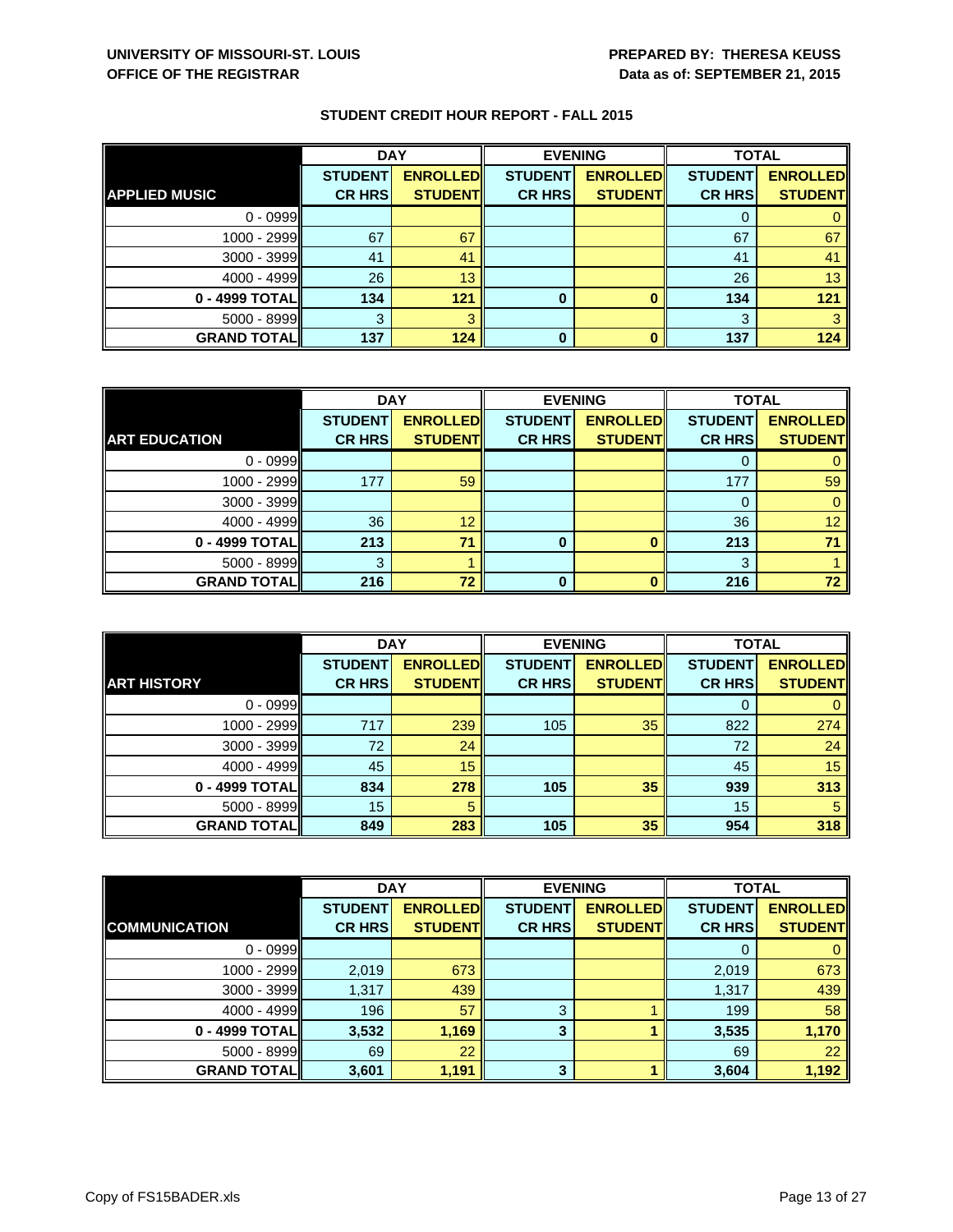|                    | <b>DAY</b>     |                 |                | <b>EVENING</b>  | <b>TOTAL</b>   |                 |
|--------------------|----------------|-----------------|----------------|-----------------|----------------|-----------------|
| <b>ENSEMBLE</b>    | <b>STUDENT</b> | <b>ENROLLED</b> | <b>STUDENT</b> | <b>ENROLLED</b> | <b>STUDENT</b> | <b>ENROLLED</b> |
| <b>PERFORMANCE</b> | <b>CR HRS</b>  | <b>STUDENT</b>  | <b>CR HRS</b>  | <b>STUDENT</b>  | <b>CR HRS</b>  | <b>STUDENT</b>  |
| $0 - 0999$         |                |                 |                |                 |                |                 |
| 1000 - 2999        | 262            | 262             | 12             | 12              | 274            | 274             |
| $3000 - 3999$      |                |                 |                |                 | $\Omega$       |                 |
| $4000 - 4999$      | 6              | 6               |                |                 | 6              | 6               |
| 0 - 4999 TOTAL     | 268            | 268             | 12             | 12              | 280            | 280             |
| $5000 - 8999$      |                |                 |                |                 |                |                 |
| <b>GRAND TOTAL</b> | 270            | 270             | 12             | 12              | 282            | 282             |

|                      | <b>DAY</b>     |                 | <b>EVENING</b> |                 | <b>TOTAL</b>   |                 |
|----------------------|----------------|-----------------|----------------|-----------------|----------------|-----------------|
|                      | <b>STUDENT</b> | <b>ENROLLED</b> | <b>STUDENT</b> | <b>ENROLLED</b> | <b>STUDENT</b> | <b>ENROLLED</b> |
| <b>MEDIA STUDIES</b> | <b>CR HRS</b>  | <b>STUDENT</b>  | <b>CR HRS</b>  | <b>STUDENT</b>  | <b>CR HRS</b>  | <b>STUDENT</b>  |
| $0 - 0999$           |                |                 |                |                 |                |                 |
| $1000 - 2999$        | 1,006          | 336             |                |                 | 1,006          | 336             |
| $3000 - 3999$        | 588            | 191             |                |                 | 588            | 191             |
| $4000 - 4999$        |                |                 |                |                 | $\Omega$       |                 |
| $0 - 4999$ TOTAL     | 1,594          | 527             | 0              |                 | 1,594          | 527             |
| $5000 - 8999$        |                |                 |                |                 |                |                 |
| <b>GRAND TOTAL</b>   | 1,594          | 527             | $\bf{0}$       |                 | 1,594          | 527             |

|                        | <b>DAY</b>     |                 |                | <b>EVENING</b>  | <b>TOTAL</b>   |                 |
|------------------------|----------------|-----------------|----------------|-----------------|----------------|-----------------|
|                        | <b>STUDENT</b> | <b>ENROLLED</b> | <b>STUDENT</b> | <b>ENROLLED</b> | <b>STUDENT</b> | <b>ENROLLED</b> |
| <b>MUSIC EDUCATION</b> | <b>CR HRS</b>  | <b>STUDENT</b>  | <b>CR HRS</b>  | <b>STUDENT</b>  | <b>CR HRS</b>  | <b>STUDENT</b>  |
| $0 - 0999$             |                |                 |                |                 | O              |                 |
| 1000 - 2999            |                |                 |                |                 | 0              |                 |
| 3000 - 3999            | 174            | 61              | 27             | 9               | 201            | 70              |
| $4000 - 4999$          |                |                 |                |                 | 0              | 0               |
| 0 - 4999 TOTAL         | 174            | 61              | 27             | 9               | 201            | 70              |
| $5000 - 8999$          | 39             | 13              |                |                 | 39             | 13              |
| <b>GRAND TOTAL</b>     | 213            | 74              | 27             | 9               | 240            | 83              |

|                      | <b>DAY</b>     |                 | <b>EVENING</b> |                 | <b>TOTAL</b>   |                 |
|----------------------|----------------|-----------------|----------------|-----------------|----------------|-----------------|
|                      | <b>STUDENT</b> | <b>ENROLLED</b> | <b>STUDENT</b> | <b>ENROLLED</b> | <b>STUDENT</b> | <b>ENROLLED</b> |
| <b>MUSIC HISTORY</b> | <b>CR HRS</b>  | <b>STUDENT</b>  | <b>CR HRS</b>  | <b>STUDENT</b>  | <b>CR HRS</b>  | <b>STUDENT</b>  |
| $0 - 0999$           |                |                 |                |                 |                |                 |
| $1000 - 2999$        | 753            | 251             |                |                 | 753            | 251             |
| $3000 - 3999$        |                |                 |                |                 | O              | 0               |
| 4000 - 4999          | 75             | 25              |                |                 | 75             | 25              |
| $0 - 4999$ TOTAL     | 828            | 276             | 0              |                 | 828            | 276             |
| $5000 - 8999$        |                |                 |                |                 | 0              | $\Omega$        |
| <b>GRAND TOTAL</b>   | 828            | 276             | $\Omega$       |                 | 828            | 276             |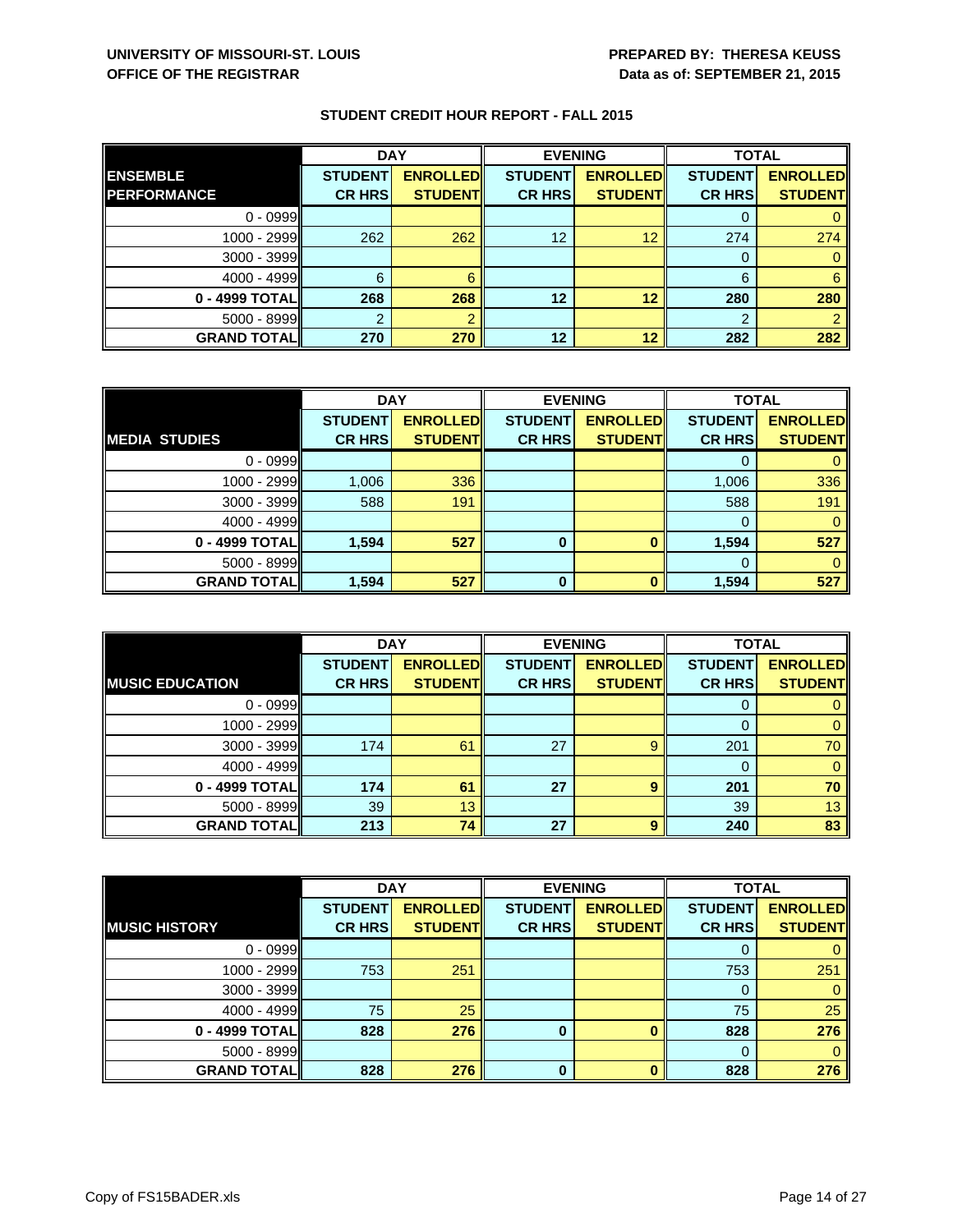|                    | <b>DAY</b>     |                 |                | <b>EVENING</b>  | <b>TOTAL</b>   |                 |
|--------------------|----------------|-----------------|----------------|-----------------|----------------|-----------------|
|                    | <b>STUDENT</b> | <b>ENROLLED</b> | <b>STUDENT</b> | <b>ENROLLED</b> | <b>STUDENT</b> | <b>ENROLLED</b> |
| <b>PEDAGOGY</b>    | <b>CR HRS</b>  | <b>STUDENT</b>  | <b>CR HRS</b>  | <b>STUDENT</b>  | <b>CR HRS</b>  | <b>STUDENT</b>  |
| $0 - 0999$         |                |                 |                |                 | U              |                 |
| $1000 - 2999$      | 28             | 12              |                |                 | 28             | 12              |
| $3000 - 3999$      |                |                 |                |                 | 0              |                 |
| $4000 - 4999$      |                |                 |                |                 | 0              |                 |
| $0 - 4999$ TOTAL   | 28             | 12              | 0              |                 | 28             | 12              |
| $5000 - 8999$      |                |                 |                |                 | $\Omega$       |                 |
| <b>GRAND TOTAL</b> | 28             | 12              | 0              |                 | 28             | 12              |

|                    | <b>DAY</b>     |                 | <b>EVENING</b> |                 | <b>TOTAL</b>   |                 |
|--------------------|----------------|-----------------|----------------|-----------------|----------------|-----------------|
|                    | <b>STUDENT</b> | <b>ENROLLED</b> | <b>STUDENT</b> | <b>ENROLLED</b> | <b>STUDENT</b> | <b>ENROLLED</b> |
| <b>PRACTICUM</b>   | <b>CR HRS</b>  | <b>STUDENT</b>  | <b>CR HRS</b>  | <b>STUDENT</b>  | <b>CR HRS</b>  | <b>STUDENT</b>  |
| $0 - 0999$         |                |                 |                |                 |                |                 |
| 1000 - 2999        | 69             | 69              |                |                 | 69             | 69              |
| $3000 - 3999$      | 48             | 29              |                |                 | 48             | 29              |
| $4000 - 4999$      | 5              |                 |                |                 | 5              |                 |
| 0 - 4999 TOTAL     | 122            | 100             | 0              |                 | 122            | 100             |
| $5000 - 8999$      |                |                 |                |                 |                |                 |
| <b>GRAND TOTAL</b> | 122            | 100             | $\bf{0}$       |                 | 122            | 100             |

|                    | <b>DAY</b>     |                 | <b>EVENING</b> |                 | <b>TOTAL</b>   |                 |
|--------------------|----------------|-----------------|----------------|-----------------|----------------|-----------------|
|                    | <b>STUDENT</b> | <b>ENROLLED</b> | <b>STUDENT</b> | <b>ENROLLED</b> | <b>STUDENT</b> | <b>ENROLLED</b> |
| <b>STUDIO ART</b>  | <b>CR HRS</b>  | <b>STUDENT</b>  | <b>CR HRS</b>  | <b>STUDENT</b>  | <b>CR HRS</b>  | <b>STUDENT</b>  |
| $0 - 0999$         |                |                 |                |                 |                |                 |
| $1000 - 2999$      | 844            | 282             | 225            | 75              | 1,069          | 357             |
| $3000 - 3999$      | 233            | 79              | 21             |                 | 254            | 86              |
| $4000 - 4999$      | 93             | 31              |                |                 | 93             | 31              |
| $0 - 4999$ TOTAL   | 1,170          | 392             | 246            | 82              | 1,416          | 474             |
| $5000 - 8999$      |                |                 |                |                 | $\Omega$       | 0               |
| <b>GRAND TOTAL</b> | 1,170          | 392             | 246            | 82              | 1,416          | 474             |

|                    | <b>DAY</b>     |                 |                | <b>EVENING</b>  | <b>TOTAL</b>   |                 |
|--------------------|----------------|-----------------|----------------|-----------------|----------------|-----------------|
|                    | <b>STUDENT</b> | <b>ENROLLED</b> | <b>STUDENT</b> | <b>ENROLLED</b> | <b>STUDENT</b> | <b>ENROLLED</b> |
| <b>THEATRE</b>     | <b>CR HRS</b>  | <b>STUDENT</b>  | <b>CR HRS</b>  | <b>STUDENT</b>  | <b>CR HRS</b>  | <b>STUDENT</b>  |
| $0 - 0999$         |                |                 |                |                 |                |                 |
| $1000 - 2999$      |                |                 |                |                 |                |                 |
| $3000 - 3999$      |                |                 |                |                 | O              |                 |
| $4000 - 4999$      |                |                 |                |                 |                |                 |
| $0 - 4999$ TOTAL   |                |                 | 0              |                 | 0              |                 |
| $5000 - 8999$      |                |                 |                |                 | 0              |                 |
| <b>GRAND TOTAL</b> |                |                 |                |                 |                |                 |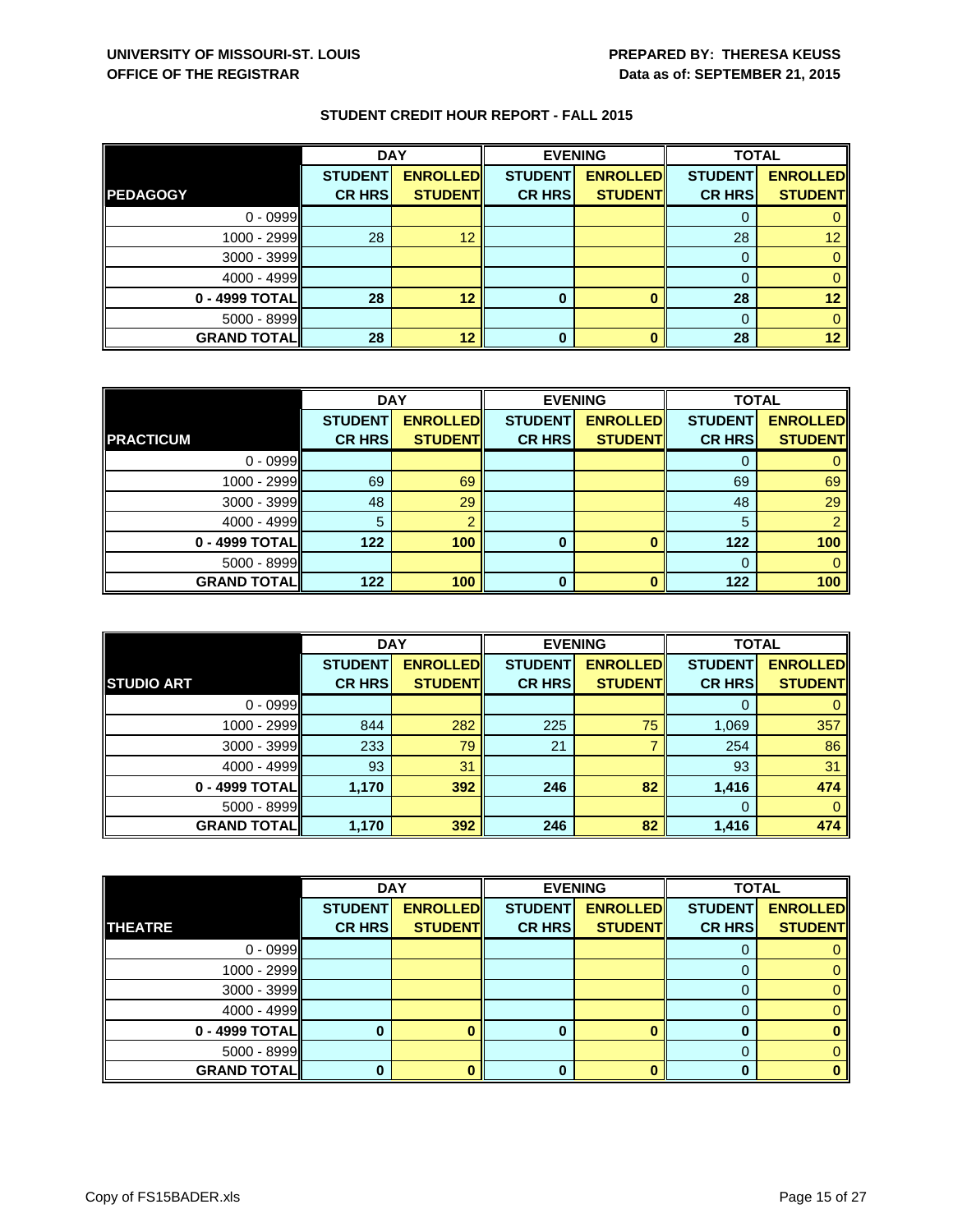|                          | <b>DAY</b>     |                 | <b>EVENING</b> |                 | <b>TOTAL</b>   |                 |
|--------------------------|----------------|-----------------|----------------|-----------------|----------------|-----------------|
|                          | <b>STUDENT</b> | <b>ENROLLED</b> | <b>STUDENT</b> | <b>ENROLLED</b> | <b>STUDENT</b> | <b>ENROLLED</b> |
| <b>THEATRE AND DANCE</b> | <b>CR HRS</b>  | <b>STUDENT</b>  | <b>CR HRS</b>  | <b>STUDENT</b>  | <b>CR HRS</b>  | <b>STUDENT</b>  |
| $0 - 0999$               |                |                 |                |                 |                |                 |
| 1000 - 2999              | 529            | 194             | 132            | 44              | 661            | 238             |
| $3000 - 3999$            | 46             | 22              |                |                 | 46             | 22              |
| $4000 - 4999$            | 21             |                 |                |                 | 21             |                 |
| 0 - 4999 TOTAL           | 596            | 223             | 132            | 44              | 728            | 267             |
| $5000 - 8999$            |                |                 |                |                 | $\Omega$       |                 |
| <b>GRAND TOTAL</b>       | 596            | 223             | 132            | 44              | 728            | 267             |

|                                 | <b>DAY</b>     |                 | <b>EVENING</b> |                 | <b>TOTAL</b>   |                 |
|---------------------------------|----------------|-----------------|----------------|-----------------|----------------|-----------------|
|                                 | <b>STUDENT</b> | <b>ENROLLED</b> | <b>STUDENT</b> | <b>ENROLLED</b> | <b>STUDENT</b> | <b>ENROLLED</b> |
| <b>THEORY &amp; COMPOSITION</b> | <b>CR HRS</b>  | <b>STUDENT</b>  | <b>CR HRS</b>  | <b>STUDENT</b>  | <b>CR HRS</b>  | <b>STUDENT</b>  |
| $0 - 0999$                      |                |                 |                |                 |                |                 |
| 1000 - 2999                     | 158            | 86              |                |                 | 158            | 86              |
| $3000 - 3999$                   | 71             | 29              |                |                 | 71             | 29              |
| $4000 - 4999$                   |                |                 |                |                 | 0              |                 |
| $0 - 4999$ TOTAL                | 229            | 115             | 0              |                 | 229            | 115             |
| $5000 - 8999$                   | 6              |                 |                |                 | 6              |                 |
| <b>GRAND TOTAL</b>              | 235            | 117             | n              |                 | 235            | 117             |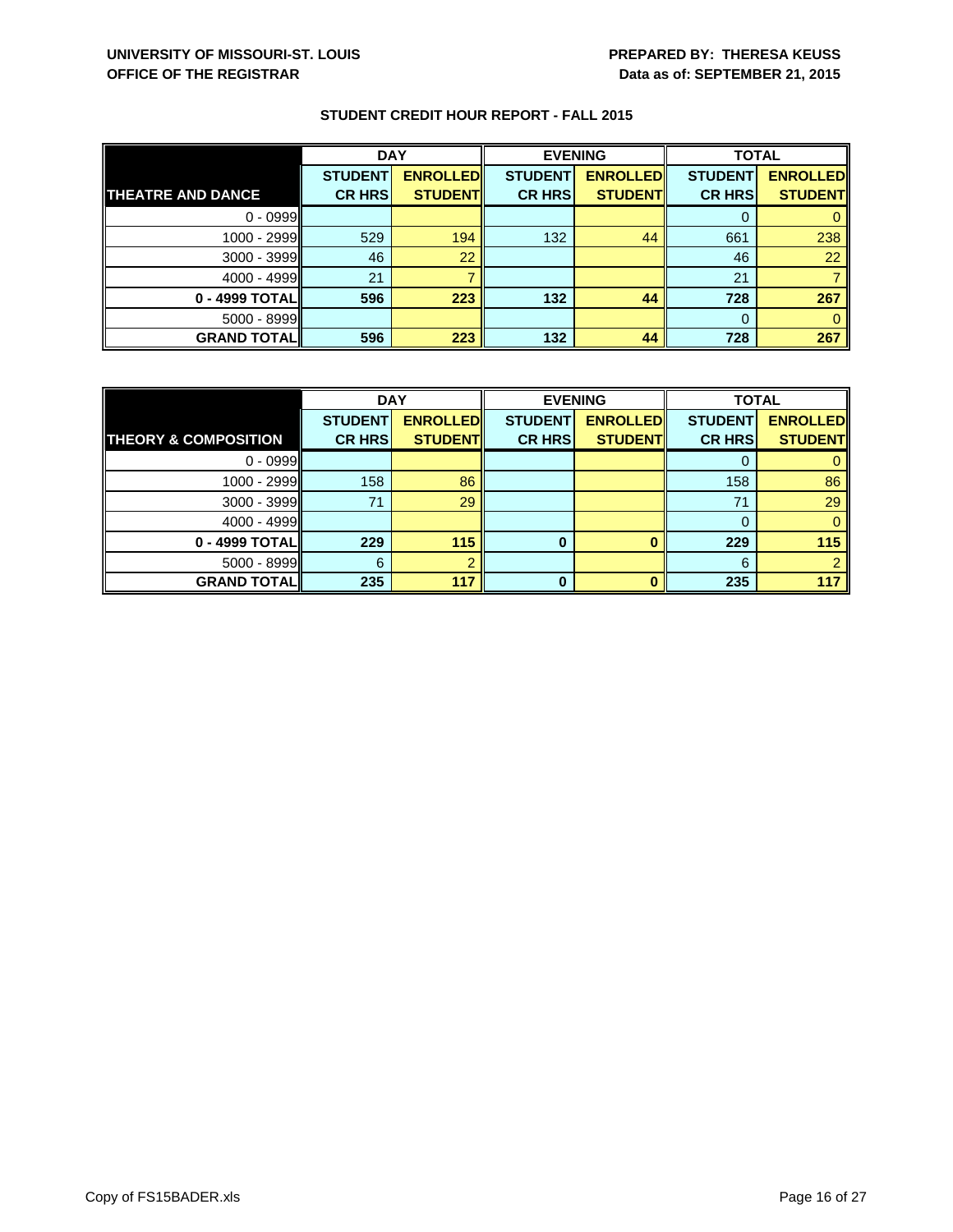|                    | <b>DAY</b>      |                 |                | <b>EVENING</b>  | <b>TOTAL</b>   |                 |
|--------------------|-----------------|-----------------|----------------|-----------------|----------------|-----------------|
|                    | <b>STUDENT</b>  | <b>ENROLLED</b> | <b>STUDENT</b> | <b>ENROLLED</b> | <b>STUDENT</b> | <b>ENROLLED</b> |
| <b>ACCOUNTING</b>  | <b>CR HRS</b>   | <b>STUDENT</b>  | <b>CR HRS</b>  | <b>STUDENT</b>  | <b>CR HRS</b>  | <b>STUDENT</b>  |
| $0 - 0999$         |                 |                 |                |                 | 0              |                 |
| 1000 - 2999        | 1,083           | 361             | 330            | 110             | 1,413          | 471             |
| $3000 - 3999$      | 803             | 268             | 513            | 171             | 1,316          | 439             |
| $4000 - 4999$      | 30 <sup>°</sup> | 10 <sup>°</sup> | 321            | 107             | 351            | 117             |
| $0 - 4999$ TOTAL   | 1,916           | 639             | 1,164          | 388             | 3,080          | 1,027           |
| 5000-8999          | 599             | 201             |                |                 | 599            | 201             |
| <b>GRAND TOTAL</b> | 2,515           | 840             | 1,164          | 388             | 3,679          | 1,228           |

|                       | <b>DAY</b>     |                 | <b>EVENING</b> |                 | <b>TOTAL</b>   |                 |
|-----------------------|----------------|-----------------|----------------|-----------------|----------------|-----------------|
| <b>BUSINESS</b>       | <b>STUDENT</b> | <b>ENROLLED</b> | <b>STUDENT</b> | <b>ENROLLED</b> | <b>STUDENT</b> | <b>ENROLLED</b> |
| <b>ADMINISTRATION</b> | <b>CR HRS</b>  | <b>STUDENT</b>  | <b>CR HRS</b>  | <b>STUDENT</b>  | <b>CR HRS</b>  | <b>STUDENT</b>  |
| $0 - 0999$            |                |                 |                |                 |                |                 |
| $1000 - 2999$         | 1,215          | 405             | 219            | 73              | 1,434          | 478             |
| $3000 - 3999$         | 6              |                 |                |                 | 6              |                 |
| $4000 - 4999$         |                |                 |                |                 | $\Omega$       |                 |
| $0 - 4999$ TOTAL      | 1,221          | 407             | 219            | 73              | 1,440          | 480             |
| $5000 - 8999$         | 617            | 210             |                |                 | 617            | 210             |
| <b>GRAND TOTAL</b>    | 1,838          | 617             | 219            | 73              | 2,057          | 690             |

|                    | <b>DAY</b>     |                 |                | <b>EVENING</b>  | <b>TOTAL</b>   |                 |
|--------------------|----------------|-----------------|----------------|-----------------|----------------|-----------------|
|                    | <b>STUDENT</b> | <b>ENROLLED</b> | <b>STUDENT</b> | <b>ENROLLED</b> | <b>STUDENT</b> | <b>ENROLLED</b> |
| <b>FINANCE</b>     | <b>CR HRS</b>  | <b>STUDENT</b>  | <b>CR HRS</b>  | <b>STUDENT</b>  | <b>CR HRS</b>  | <b>STUDENT</b>  |
| $0 - 0999$         |                |                 |                |                 | 0              | 0               |
| $1000 - 2999$      |                |                 |                |                 | 0              | $\mathbf 0$     |
| $3000 - 3999$      | 1,474          | 506             | 453            | 159             | 1,927          | 665             |
| $4000 - 4999$      |                |                 |                |                 | 0              | 0               |
| 0 - 4999 TOTAL     | 1,474          | 506             | 453            | 159             | 1,927          | 665             |
| $5000 - 8999$      | 322            | 108             |                |                 | 322            | 108             |
| <b>GRAND TOTAL</b> | 1,796          | 614             | 453            | 159             | 2,249          | 773             |

|                    | <b>DAY</b>     |                 |                | <b>EVENING</b>  | <b>TOTAL</b>   |                 |
|--------------------|----------------|-----------------|----------------|-----------------|----------------|-----------------|
| <b>INFORMATION</b> | <b>STUDENT</b> | <b>ENROLLED</b> | <b>STUDENT</b> | <b>ENROLLED</b> | <b>STUDENT</b> | <b>ENROLLED</b> |
| <b>SYSTEMS</b>     | <b>CR HRS</b>  | <b>STUDENT</b>  | <b>CR HRS</b>  | <b>STUDENT</b>  | <b>CR HRS</b>  | <b>STUDENT</b>  |
| $0 - 0999$         |                |                 |                |                 |                |                 |
| 1000 - 2999        | 1,554          | 518             | 414            | 138             | 1,968          | 656             |
| $3000 - 3999$      | 159            | 53              | 465            | 155             | 624            | 208             |
| $4000 - 4999$      |                |                 | 84             | 28              | 84             | 28              |
| 0 - 4999 TOTAL     | 1,713          | 571             | 963            | 321             | 2,676          | 892             |
| $5000 - 8999$      | 585            | 195             |                |                 | 585            | 195             |
| <b>GRAND TOTAL</b> | 2,298          | 766             | 963            | 321             | 3,261          | 1,087           |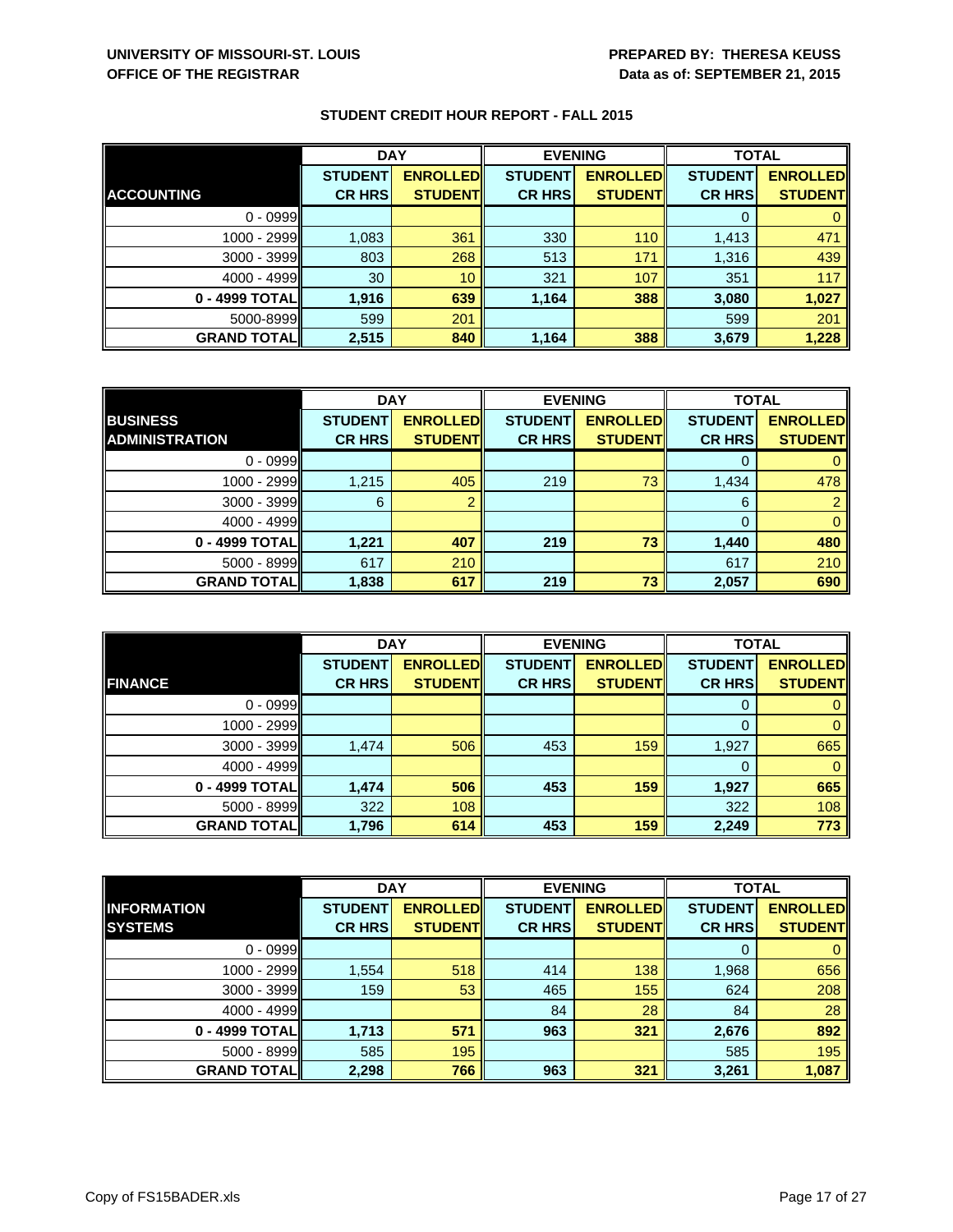| <b>LOGISTICS &amp;</b> | <b>DAY</b>     |                 | <b>EVENING</b> |                 | <b>TOTAL</b>   |                 |
|------------------------|----------------|-----------------|----------------|-----------------|----------------|-----------------|
| <b>OPERATIONS</b>      | <b>STUDENT</b> | <b>ENROLLED</b> | <b>STUDENT</b> | <b>ENROLLED</b> | <b>STUDENT</b> | <b>ENROLLED</b> |
| <b>MANAGEMENT</b>      | <b>CR HRS</b>  | <b>STUDENT</b>  | <b>CR HRS</b>  | <b>STUDENT</b>  | <b>CR HRS</b>  | <b>STUDENT</b>  |
| $0 - 0999$             |                |                 |                |                 |                |                 |
| $1000 - 2999$          |                |                 |                |                 |                |                 |
| $3000 - 3999$          | 1,266          | 422             | 366            | 122             | 1,632          | 544             |
| 4000 - 4999            | 54             | 18              | 78             | 26              | 132            | 44              |
| 0 - 4999 TOTAL         | 1,320          | 440             | 444            | 148             | 1,764          | 588             |
| $5000 - 8999$          | 414            | 138             |                |                 | 414            | 138             |
| <b>GRAND TOTAL</b>     | 1,734          | 578             | 444            | 148             | 2,178          | 726             |

|                    | <b>DAY</b>     |                 | <b>EVENING</b> |                 | <b>TOTAL</b>   |                 |
|--------------------|----------------|-----------------|----------------|-----------------|----------------|-----------------|
|                    | <b>STUDENT</b> | <b>ENROLLED</b> | <b>STUDENT</b> | <b>ENROLLED</b> | <b>STUDENT</b> | <b>ENROLLED</b> |
| <b>MANAGEMENT</b>  | <b>CR HRS</b>  | <b>STUDENT</b>  | <b>CR HRS</b>  | <b>STUDENT</b>  | <b>CR HRS</b>  | <b>STUDENT</b>  |
| $0 - 0999$         |                |                 |                |                 |                |                 |
| $1000 - 2999$      |                |                 |                |                 |                |                 |
| $3000 - 3999$      | 1,368          | 456             | 552            | 184             | 1,920          | 640             |
| $4000 - 4999$      | 378            | 126             | 285            | 95              | 663            | 221             |
| $0 - 4999$ TOTAL   | 1,746          | 582             | 837            | 279             | 2,583          | 861             |
| $5000 - 8999$      | 260            | 87              |                |                 | 260            | 87              |
| <b>GRAND TOTAL</b> | 2,006          | 669             | 837            | 279             | 2,843          | 948             |

|                    | <b>DAY</b>     |                 |                | <b>EVENING</b>  | <b>TOTAL</b>   |                 |
|--------------------|----------------|-----------------|----------------|-----------------|----------------|-----------------|
| INTERNATIONAL      | <b>STUDENT</b> | <b>ENROLLED</b> | <b>STUDENT</b> | <b>ENROLLED</b> | <b>STUDENT</b> | <b>ENROLLED</b> |
| <b>BUSINESS</b>    | <b>CR HRS</b>  | <b>STUDENT</b>  | <b>CR HRS</b>  | <b>STUDENT</b>  | <b>CR HRS</b>  | <b>STUDENT</b>  |
| $0 - 0999$         |                |                 |                |                 |                |                 |
| $1000 - 2999$      |                |                 |                |                 | 0              | 0               |
| $3000 - 3999$      | 360            | 120             | 69             | 23              | 429            | 143             |
| 4000 - 4999        |                |                 |                |                 | 0              |                 |
| 0 - 4999 TOTAL     | 360            | 120             | 69             | 23              | 429            | 143             |
| 5000 - 8999        | 117            | 39              |                |                 | 117            | 39              |
| <b>GRAND TOTAL</b> | 477            | 159             | 69             | 23              | 546            | 182             |

|                    | <b>DAY</b>     |                 |                | <b>EVENING</b>  | <b>TOTAL</b>   |                 |
|--------------------|----------------|-----------------|----------------|-----------------|----------------|-----------------|
|                    | <b>STUDENT</b> | <b>ENROLLED</b> | <b>STUDENT</b> | <b>ENROLLED</b> | <b>STUDENT</b> | <b>ENROLLED</b> |
| <b>MARKETING</b>   | <b>CR HRS</b>  | <b>STUDENT</b>  | <b>CR HRS</b>  | <b>STUDENT</b>  | <b>CR HRS</b>  | <b>STUDENT</b>  |
| $0 - 0999$         |                |                 |                |                 |                |                 |
| $1000 - 2999$      |                |                 |                |                 | $\Omega$       | $\Omega$        |
| $3000 - 3999$      | 2,118          | 710             | 195            | 65              | 2,313          | 775             |
| 4000 - 4999        | 66             | 22              | 57             | 19              | 123            | 41              |
| $0 - 4999$ TOTAL   | 2,184          | 732             | 252            | 84              | 2,436          | 816             |
| 5000 - 8999        | 375            | 125             |                |                 | 375            | 125             |
| <b>GRAND TOTAL</b> | 2,559          | 857             | 252            | 84              | 2,811          | 941             |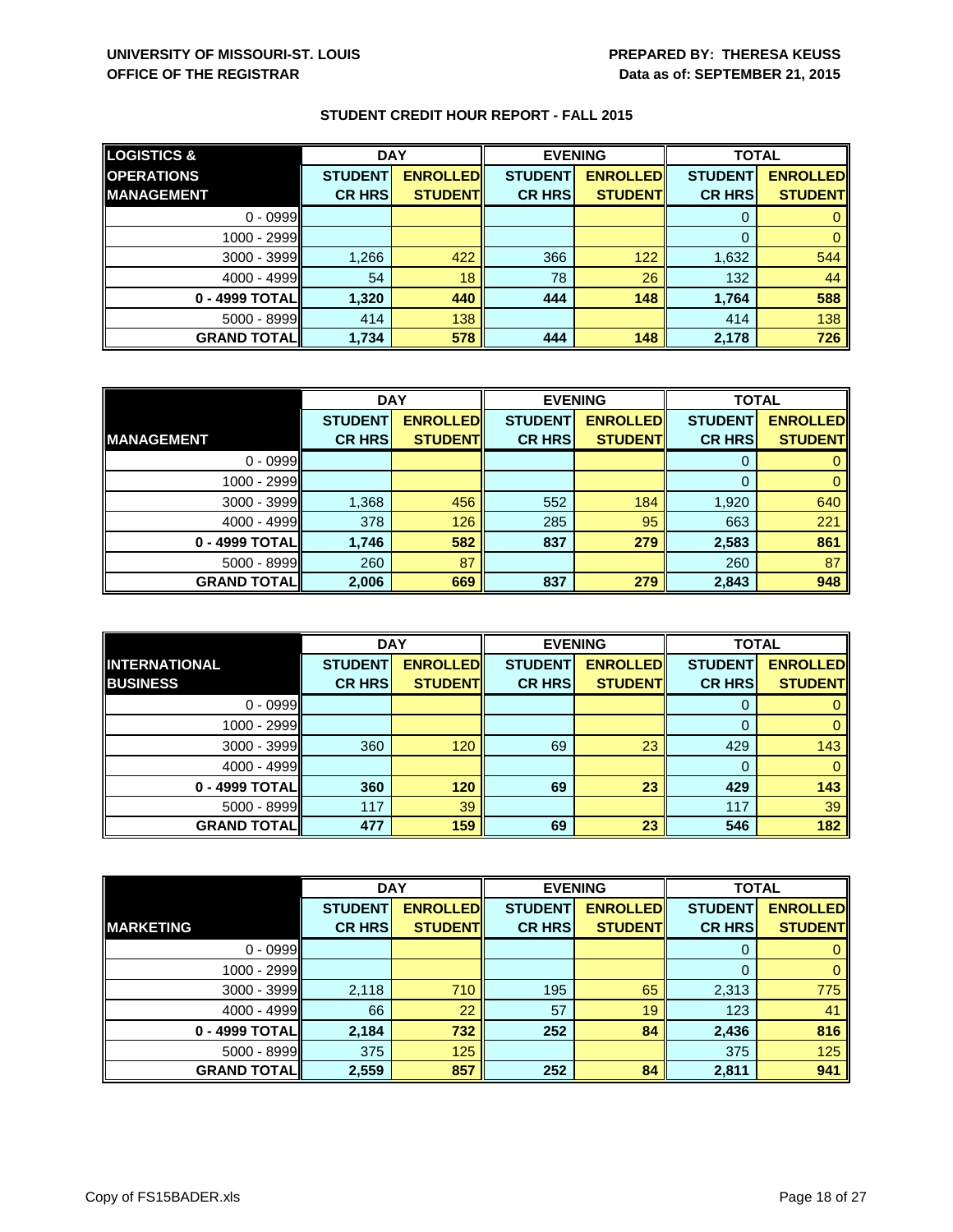|                    | <b>DAY</b>     |                 |                | <b>EVENING</b>  | <b>TOTAL</b>   |                 |
|--------------------|----------------|-----------------|----------------|-----------------|----------------|-----------------|
| <b>ADULT</b>       | <b>STUDENT</b> | <b>ENROLLED</b> | <b>STUDENT</b> | <b>ENROLLED</b> | <b>STUDENT</b> | <b>ENROLLED</b> |
| <b>EDUCATION</b>   | <b>CR HRS</b>  | <b>STUDENT</b>  | <b>CR HRS</b>  | <b>STUDENT</b>  | <b>CR HRS</b>  | <b>STUDENT</b>  |
| $0 - 0999$         |                |                 |                |                 | υ              |                 |
| 1000 - 2999        |                |                 |                |                 |                |                 |
| $3000 - 3999$      |                |                 |                |                 | 0              |                 |
| $4000 - 4999$      |                |                 |                |                 | 0              |                 |
| $0 - 4999$ TOTAL   |                |                 | 0              |                 |                |                 |
| $5000 - 8999$      | 119            | 40              |                |                 | 119            | 40              |
| <b>GRAND TOTAL</b> | 119            | 40              | 0              |                 | 119            | 40              |

|                    | <b>DAY</b>     |                 |                | <b>EVENING</b>  | <b>TOTAL</b>   |                 |
|--------------------|----------------|-----------------|----------------|-----------------|----------------|-----------------|
| <b>COUNSELOR</b>   | <b>STUDENT</b> | <b>ENROLLED</b> | <b>STUDENT</b> | <b>ENROLLED</b> | <b>STUDENT</b> | <b>ENROLLED</b> |
| <b>EDUCATION</b>   | <b>CR HRS</b>  | <b>STUDENT</b>  | <b>CR HRS</b>  | <b>STUDENT</b>  | <b>CR HRS</b>  | <b>STUDENT</b>  |
| $0 - 0999$         |                |                 |                |                 |                |                 |
| $1000 - 2999$      |                |                 |                |                 | 3              |                 |
| $3000 - 3999$      |                |                 |                |                 |                |                 |
| $4000 - 4999$      |                |                 |                |                 |                |                 |
| 0 - 4999 TOTAL     |                |                 | Ω              |                 |                |                 |
| $5000 - 8999$      | 1,170          | 398             |                |                 | 1,170          | 398             |
| <b>GRAND TOTAL</b> | 1,173          | 399             | 0              |                 | 1,173          | 399             |

|                        | <b>DAY</b>     |                 | <b>EVENING</b> |                 | <b>TOTAL</b>   |                 |
|------------------------|----------------|-----------------|----------------|-----------------|----------------|-----------------|
| <b>EARLY CHILDHOOD</b> | <b>STUDENT</b> | <b>ENROLLED</b> | <b>STUDENT</b> | <b>ENROLLED</b> | <b>STUDENT</b> | <b>ENROLLED</b> |
| <b>EDUCATION</b>       | <b>CR HRS</b>  | <b>STUDENT</b>  | <b>CR HRS</b>  | <b>STUDENT</b>  | <b>CR HRS</b>  | <b>STUDENT</b>  |
| $0 - 0999$             |                |                 |                |                 | O              |                 |
| 1000 - 2999            |                |                 |                |                 | 0              | 0               |
| 3000 - 3999            | 138            | 59              | 33             |                 | 171            | 70              |
| $4000 - 4999$          | 138            | 19              | 33             | 11              | 171            | 30              |
| 0 - 4999 TOTAL         | 276            | 78              | 66             | 22              | 342            | 100             |
| $5000 - 8999$          | 42             | 14              |                |                 | 42             | 14              |
| <b>GRAND TOTAL</b>     | 318            | 92              | 66             | 22              | 384            | 114             |

|                    | <b>DAY</b>     |                 | <b>EVENING</b> |                 | <b>TOTAL</b>   |                 |
|--------------------|----------------|-----------------|----------------|-----------------|----------------|-----------------|
|                    | <b>STUDENT</b> | <b>ENROLLED</b> | <b>STUDENT</b> | <b>ENROLLED</b> | <b>STUDENT</b> | <b>ENROLLED</b> |
| <b>EDUCATION</b>   | <b>CR HRS</b>  | <b>STUDENT</b>  | <b>CR HRS</b>  | <b>STUDENT</b>  | <b>CR HRS</b>  | <b>STUDENT</b>  |
| $0 - 0999$         |                |                 |                |                 |                |                 |
| $1000 - 2999$      | 480            | 160             | 63             | 21              | 543            | 181             |
| $3000 - 3999$      |                |                 |                |                 | 0              | 0               |
| 4000 - 4999        | 105            | 19              |                |                 | 105            | 19              |
| $0 - 4999$ TOTAL   | 585            | 179             | 63             | 21              | 648            | 200             |
| 5000 - 8999        | 705            | 315             |                |                 | 705            | 315             |
| <b>GRAND TOTAL</b> | 1,290          | 494             | 63             | 21              | 1,353          | 515             |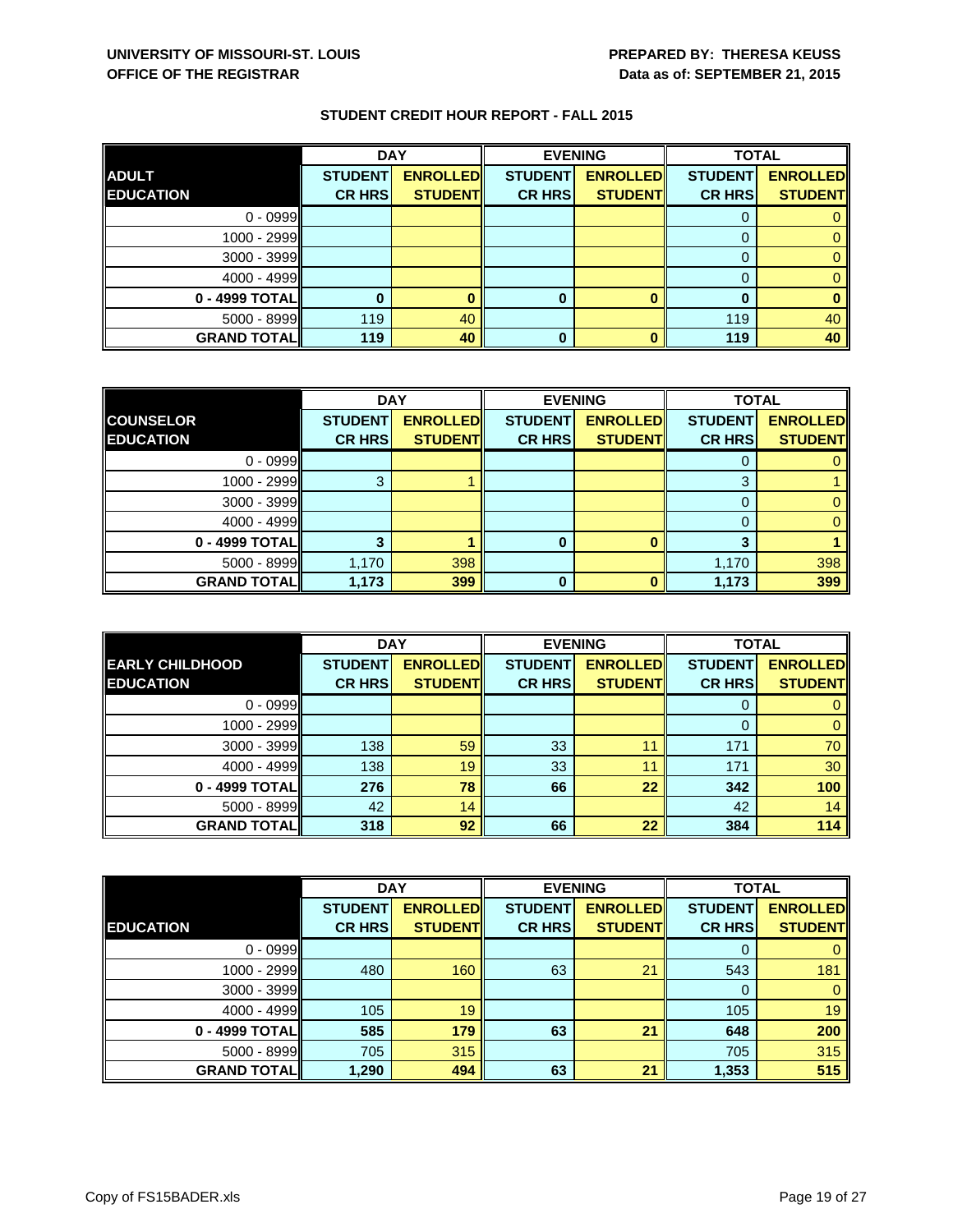|                       | <b>DAY</b>     |                 | <b>EVENING</b> |                 | <b>TOTAL</b>   |                 |
|-----------------------|----------------|-----------------|----------------|-----------------|----------------|-----------------|
| <b>EDUCATIONAL</b>    | <b>STUDENT</b> | <b>ENROLLED</b> | <b>STUDENT</b> | <b>ENROLLED</b> | <b>STUDENT</b> | <b>ENROLLED</b> |
| <b>ADMINISTRATION</b> | <b>CR HRS</b>  | <b>STUDENT</b>  | <b>CR HRS</b>  | <b>STUDENT</b>  | <b>CR HRS</b>  | <b>STUDENT</b>  |
| $0 - 0999$            |                |                 |                |                 |                |                 |
| $1000 - 2999$         |                |                 |                |                 |                |                 |
| $3000 - 3999$         |                |                 |                |                 |                |                 |
| $4000 - 4999$         |                |                 |                |                 |                |                 |
| 0 - 4999 TOTAL        |                |                 | 0              |                 |                |                 |
| $5000 - 8999$         | 345            | 115             |                |                 | 345            | 115             |
| <b>GRAND TOTAL</b>    | 345            | 115             | 0              |                 | 345            | 115             |

|                    | <b>DAY</b>     |                 | <b>EVENING</b> |                 | <b>TOTAL</b>   |                 |
|--------------------|----------------|-----------------|----------------|-----------------|----------------|-----------------|
| <b>EDUCATIONAL</b> | <b>STUDENT</b> | <b>ENROLLED</b> | <b>STUDENT</b> | <b>ENROLLED</b> | <b>STUDENT</b> | <b>ENROLLED</b> |
| <b>FOUNDATIONS</b> | <b>CR HRS</b>  | <b>STUDENT</b>  | <b>CR HRS</b>  | <b>STUDENT</b>  | <b>CR HRS</b>  | <b>STUDENT</b>  |
| $0 - 0999$         |                |                 |                |                 |                |                 |
| 1000 - 2999        |                |                 |                |                 |                |                 |
| $3000 - 3999$      | 39             | 13              |                |                 | 39             | 13              |
| 4000 - 4999        |                |                 |                |                 |                |                 |
| 0 - 4999 TOTAL     | 39             | 13              | 0              |                 | 39             | 13              |
| $5000 - 8999$      |                |                 |                |                 | 0              |                 |
| <b>GRAND TOTAL</b> | 39             | 13              | $\bf{0}$       |                 | 39             | 13              |

|                    | <b>DAY</b>     |                 | <b>EVENING</b> |                 | <b>TOTAL</b>   |                 |
|--------------------|----------------|-----------------|----------------|-----------------|----------------|-----------------|
| <b>EDUCATIONAL</b> | <b>STUDENT</b> | <b>ENROLLED</b> | <b>STUDENT</b> | <b>ENROLLED</b> | <b>STUDENT</b> | <b>ENROLLED</b> |
| <b>PSYCHOLOGY</b>  | <b>CR HRS</b>  | <b>STUDENT</b>  | <b>CR HRS</b>  | <b>STUDENT</b>  | <b>CR HRS</b>  | <b>STUDENT</b>  |
| $0 - 0999$         |                |                 |                |                 |                |                 |
| $1000 - 2999$      | 141            | 47              | 48             | 16              | 189            | 63              |
| $3000 - 3999$      | 111            | 37              | 69             | 23              | 180            | 60              |
| $4000 - 4999$      |                |                 |                |                 |                | $\Omega$        |
| 0 - 4999 TOTAL     | 252            | 84              | 117            | 39              | 369            | 123             |
| $5000 - 8999$      | 651            | 217             |                |                 | 651            | 217             |
| <b>GRAND TOTAL</b> | 903            | 301             | 117            | 39              | 1,020          | 340             |

|                    | <b>DAY</b>     |                 |                | <b>EVENING</b>  | <b>TOTAL</b>   |                 |
|--------------------|----------------|-----------------|----------------|-----------------|----------------|-----------------|
| <b>EDUCATIONAL</b> | <b>STUDENT</b> | <b>ENROLLED</b> | <b>STUDENT</b> | <b>ENROLLED</b> | <b>STUDENT</b> | <b>ENROLLED</b> |
| <b>RESEARCH</b>    | <b>CR HRS</b>  | <b>STUDENT</b>  | <b>CR HRS</b>  | <b>STUDENT</b>  | <b>CR HRS</b>  | <b>STUDENT</b>  |
| $0 - 0999$         |                |                 |                |                 |                |                 |
| $1000 - 2999$      |                |                 |                |                 |                |                 |
| $3000 - 3999$      |                |                 |                |                 | O              |                 |
| 4000 - 4999        |                |                 |                |                 |                |                 |
| $0 - 4999$ TOTAL   |                |                 | 0              |                 | 0              |                 |
| $5000 - 8999$      | 351            | 117             |                |                 | 351            | 117             |
| <b>GRAND TOTAL</b> | 351            | 117             | ŋ              |                 | 351            | 117             |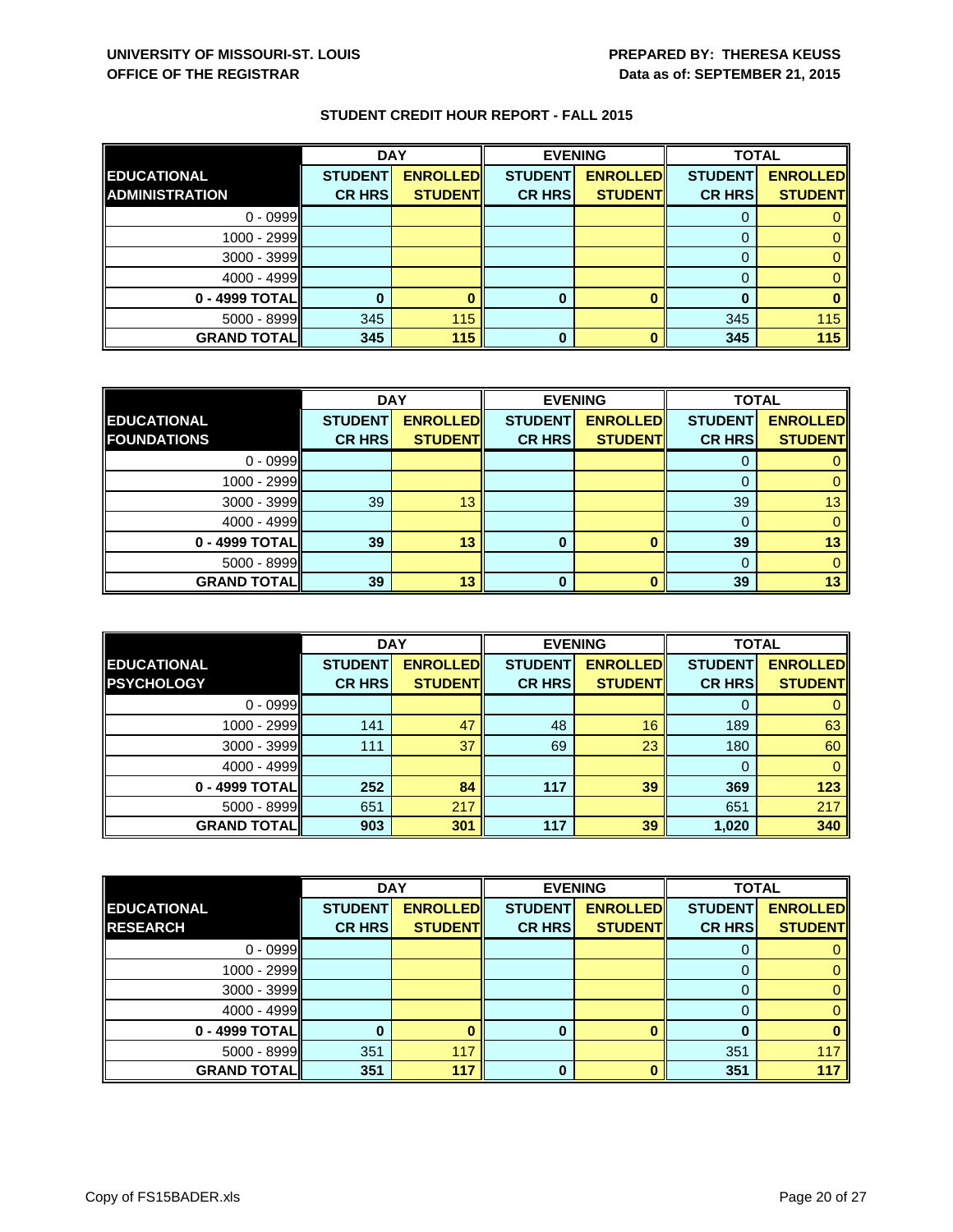|                    | <b>DAY</b>     |                 |                | <b>EVENING</b>  | <b>TOTAL</b>   |                 |
|--------------------|----------------|-----------------|----------------|-----------------|----------------|-----------------|
| <b>EDUCATIONAL</b> | <b>STUDENT</b> | <b>ENROLLED</b> | <b>STUDENT</b> | <b>ENROLLED</b> | <b>STUDENT</b> | <b>ENROLLED</b> |
| <b>TECHNOLOGY</b>  | <b>CR HRS</b>  | <b>STUDENT</b>  | <b>CR HRS</b>  | <b>STUDENT</b>  | <b>CR HRS</b>  | <b>STUDENT</b>  |
| $0 - 0999$         |                |                 |                |                 |                |                 |
| $1000 - 2999$      |                |                 |                |                 |                |                 |
| 3000 - 3999        | 51             | 51              |                |                 | 51             | 51              |
| $4000 - 4999$      | 114            | 38              |                |                 | 114            | 38              |
| 0 - 4999 TOTAL     | 165            | 89              | 0              |                 | 165            | 89              |
| $5000 - 8999$      | 57             | 19              |                |                 | 57             | 19              |
| <b>GRAND TOTAL</b> | 222            | 108             | 0              |                 | 222            | 108             |

|                    | <b>DAY</b>     |                 | <b>EVENING</b> |                 | <b>TOTAL</b>   |                 |
|--------------------|----------------|-----------------|----------------|-----------------|----------------|-----------------|
| <b>ELEMENTARY</b>  | <b>STUDENT</b> | <b>ENROLLED</b> | <b>STUDENT</b> | <b>ENROLLED</b> | <b>STUDENT</b> | <b>ENROLLED</b> |
| <b>EDUCATION</b>   | <b>CR HRS</b>  | <b>STUDENT</b>  | <b>CR HRS</b>  | <b>STUDENT</b>  | <b>CR HRS</b>  | <b>STUDENT</b>  |
| $0 - 0999$         |                |                 |                |                 |                |                 |
| $1000 - 2999$      |                |                 |                |                 |                |                 |
| $3000 - 3999$      | 488            | 135             | 40             | 10              | 528            | 145             |
| $4000 - 4999$      | 969            | 242             | 180            | 60              | 1,149          | 302             |
| $0 - 4999$ TOTAL   | 1,457          | 377             | 220            | 70              | 1,677          | 447             |
| $5000 - 8999$      | 269            | 80              |                |                 | 269            | 80              |
| <b>GRAND TOTAL</b> | 1,726          | 457             | 220            | 70              | 1,946          | 527             |

|                             | <b>DAY</b>     |                 | <b>EVENING</b> |                 | <b>TOTAL</b>   |                 |
|-----------------------------|----------------|-----------------|----------------|-----------------|----------------|-----------------|
|                             | <b>STUDENT</b> | <b>ENROLLED</b> | <b>STUDENT</b> | <b>ENROLLED</b> | <b>STUDENT</b> | <b>ENROLLED</b> |
| <b>HEALTH &amp; PHYS ED</b> | <b>CR HRS</b>  | <b>STUDENT</b>  | <b>CR HRS</b>  | <b>STUDENT</b>  | <b>CR HRS</b>  | <b>STUDENT</b>  |
| $0 - 0999$                  |                |                 |                |                 |                |                 |
| $1000 - 2999$               |                |                 |                |                 |                |                 |
| $3000 - 3999$               |                |                 |                |                 | 0              |                 |
| $4000 - 4999$               |                |                 |                |                 | 0              |                 |
| 0 - 4999 TOTAL              |                |                 | 0              |                 |                |                 |
| $5000 - 8999$               |                |                 |                |                 | 0              |                 |
| <b>GRAND TOTAL</b>          |                |                 | 0              |                 |                |                 |

|                         | <b>DAY</b>     |                 | <b>EVENING</b> |                 | <b>TOTAL</b>   |                 |
|-------------------------|----------------|-----------------|----------------|-----------------|----------------|-----------------|
|                         | <b>STUDENT</b> | <b>ENROLLED</b> | <b>STUDENT</b> | <b>ENROLLED</b> | <b>STUDENT</b> | <b>ENROLLED</b> |
| <b>HIGHER EDUCATION</b> | <b>CR HRS</b>  | <b>STUDENT</b>  | <b>CR HRS</b>  | <b>STUDENT</b>  | <b>CR HRS</b>  | <b>STUDENT</b>  |
| $0 - 0999$              |                |                 |                |                 |                |                 |
| $1000 - 2999$           |                |                 |                |                 |                |                 |
| $3000 - 3999$           |                |                 |                |                 | O              |                 |
| $4000 - 4999$           |                |                 |                |                 |                |                 |
| 0 - 4999 TOTAL          |                |                 | 0              |                 | 0              |                 |
| $5000 - 8999$           | 314            | 106             |                |                 | 314            | 106             |
| <b>GRAND TOTAL</b>      | 314            | 106             | $\Omega$       |                 | 314            | 106             |

|                          | <b>DAY</b>      |                  | <b>EVENING</b> |                  | <b>TOTAL</b>   |                  |
|--------------------------|-----------------|------------------|----------------|------------------|----------------|------------------|
|                          | <b>STUDENTI</b> | <b>ENROLLEDI</b> |                | STUDENT ENROLLED |                | STUDENT ENROLLED |
| <b>IMIDDLE EDUCATION</b> | <b>CR HRSI</b>  | <b>STUDENTI</b>  | <b>CR HRSI</b> | <b>STUDENTI</b>  | <b>CR HRSI</b> | <b>STUDENTI</b>  |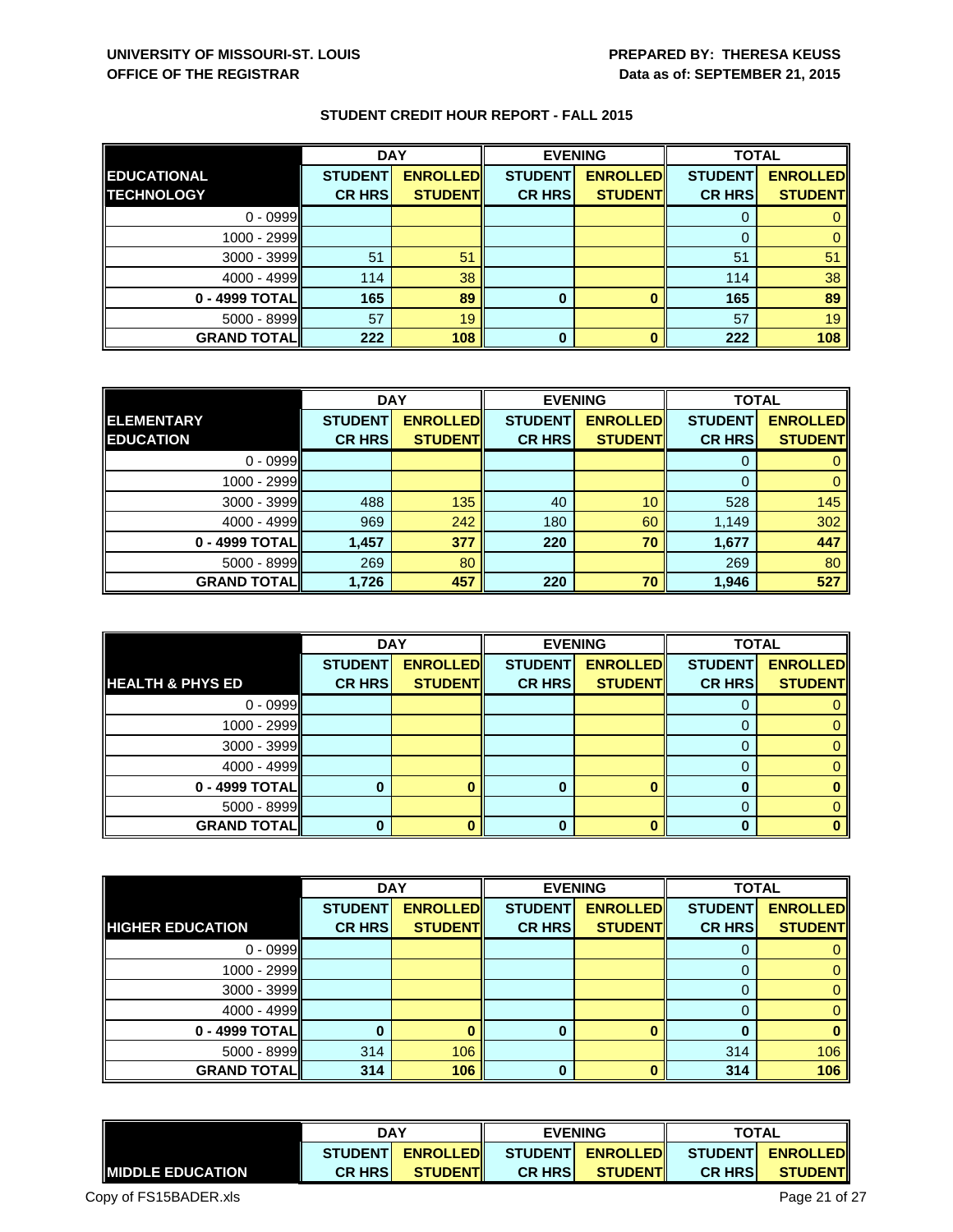| $0 - 0999$         |     |    |   |     |    |
|--------------------|-----|----|---|-----|----|
| $1000 - 2999$      |     |    |   |     |    |
| $3000 - 3999$      |     |    |   |     |    |
| $4000 - 4999$      | 243 | 81 |   | 243 | 81 |
| $0 - 4999$ TOTAL   | 243 | 81 |   | 243 |    |
| $5000 - 8999$      |     |    |   | U   |    |
| <b>GRAND TOTAL</b> | 243 | 81 | U | 243 |    |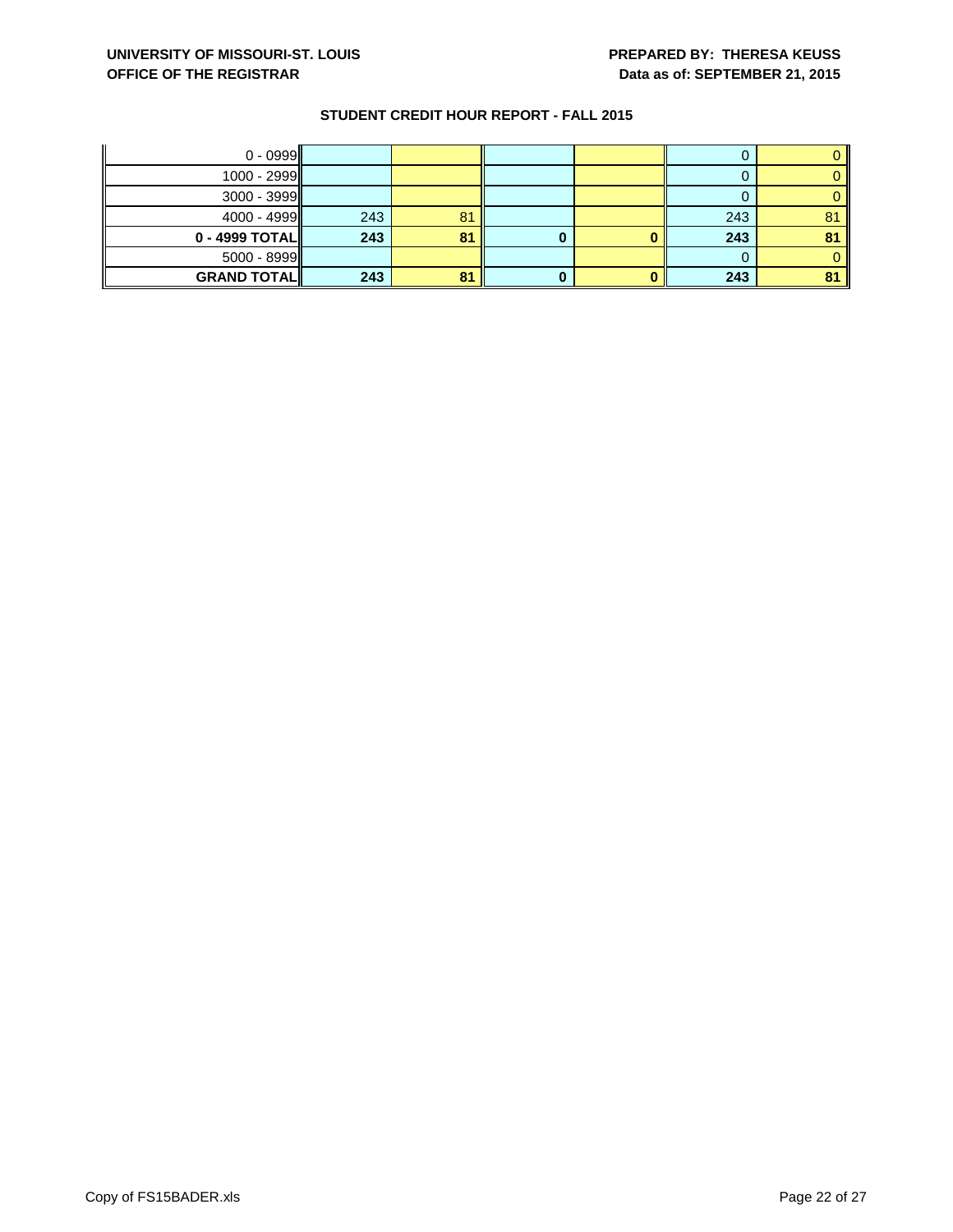|                    | <b>DAY</b>     |                 |                | <b>EVENING</b>  | <b>TOTAL</b>   |                 |
|--------------------|----------------|-----------------|----------------|-----------------|----------------|-----------------|
| <b>PHYSICAL</b>    | <b>STUDENT</b> | <b>ENROLLED</b> | <b>STUDENT</b> | <b>ENROLLED</b> | <b>STUDENT</b> | <b>ENROLLED</b> |
| <b>EDUCATION</b>   | <b>CR HRS</b>  | <b>STUDENT</b>  | <b>CR HRS</b>  | <b>STUDENT</b>  | <b>CR HRS</b>  | <b>STUDENT</b>  |
| $0 - 0999$         |                |                 |                |                 |                |                 |
| $1000 - 2999$      | 30             | 10              |                |                 | 30             | 10 <sup>1</sup> |
| $3000 - 3999$      | 674            | 206             |                |                 | 674            | 206             |
| $4000 - 4999$      | 72             | 22              |                |                 | 72             | 22              |
| 0 - 4999 TOTAL     | 776            | 238             | $\bf{0}$       |                 | 776            | 238             |
| $5000 - 8999$      |                |                 |                |                 |                |                 |
| <b>GRAND TOTAL</b> | 776            | 238             | 0              |                 | 776            | 238             |

|                    | <b>DAY</b>     |                 | <b>EVENING</b> |                 | <b>TOTAL</b>   |                 |
|--------------------|----------------|-----------------|----------------|-----------------|----------------|-----------------|
| <b>SECONDARY</b>   | <b>STUDENT</b> | <b>ENROLLED</b> | <b>STUDENT</b> | <b>ENROLLED</b> | <b>STUDENT</b> | <b>ENROLLED</b> |
| <b>EDUCATION</b>   | <b>CR HRS</b>  | <b>STUDENT</b>  | <b>CR HRS</b>  | <b>STUDENT</b>  | <b>CR HRS</b>  | <b>STUDENT</b>  |
| $0 - 0999$         |                |                 |                |                 |                |                 |
| $1000 - 2999$      |                |                 |                |                 | O              |                 |
| $3000 - 3999$      | 6              |                 |                |                 | 6              |                 |
| $4000 - 4999$      | 589            | 162             | 104            | 32              | 693            | 194             |
| 0 - 4999 TOTAL     | 595            | 164             | 104            | 32              | 699            | 196             |
| $5000 - 8999$      | 101            | 36              |                |                 | 101            | 36              |
| <b>GRAND TOTAL</b> | 696            | 200             | 104            | 32              | 800            | 232             |

|                    | <b>DAY</b>     |                 |                | <b>EVENING</b>  | <b>TOTAL</b>   |                 |
|--------------------|----------------|-----------------|----------------|-----------------|----------------|-----------------|
| <b>SPECIAL</b>     | <b>STUDENT</b> | <b>ENROLLED</b> | <b>STUDENT</b> | <b>ENROLLED</b> | <b>STUDENT</b> | <b>ENROLLED</b> |
| <b>EDUCATION</b>   | <b>CR HRS</b>  | <b>STUDENT</b>  | <b>CR HRS</b>  | <b>STUDENT</b>  | <b>CR HRS</b>  | <b>STUDENT</b>  |
| $0 - 0999$         |                |                 |                |                 |                |                 |
| $1000 - 2999$      |                |                 |                |                 | 0              | 0               |
| $3000 - 3999$      | 567            | 189             | 103            | 34              | 670            | 223             |
| $4000 - 4999$      | 357            | 115             | 84             | 28              | 441            | 143             |
| 0 - 4999 TOTAL     | 924            | 304             | 187            | 62              | 1,111          | 366             |
| $5000 - 8999$      | 396            | 132             |                |                 | 396            | 132             |
| <b>GRAND TOTAL</b> | 1,320          | 436             | 187            | 62              | 1,507          | 498             |

|                    | <b>DAY</b>     |                 |                | <b>EVENING</b>  | <b>TOTAL</b>   |                 |
|--------------------|----------------|-----------------|----------------|-----------------|----------------|-----------------|
| <b>TEACHER</b>     | <b>STUDENT</b> | <b>ENROLLED</b> | <b>STUDENT</b> | <b>ENROLLED</b> | <b>STUDENT</b> | <b>ENROLLED</b> |
| <b>EDUCATION</b>   | <b>CR HRS</b>  | <b>STUDENT</b>  | <b>CR HRS</b>  | <b>STUDENT</b>  | <b>CR HRS</b>  | <b>STUDENT</b>  |
| $0 - 0999$         |                |                 |                |                 |                | 0               |
| $1000 - 2999$      | 130            | 44              | 66             | 22              | 196            | 66              |
| 3000 - 3999        | 349            | 125             | 75             | 29              | 424            | 154             |
| 4000 - 4999        | 87             | 29              | 39             | 13              | 126            | 42              |
| $0 - 4999$ TOTAL   | 566            | 198             | 180            | 64              | 746            | 262             |
| 5000 - 8999        | 853            | 305             |                |                 | 853            | 305             |
| <b>GRAND TOTAL</b> | 1,419          | 503             | 180            | 64              | 1,599          | 567             |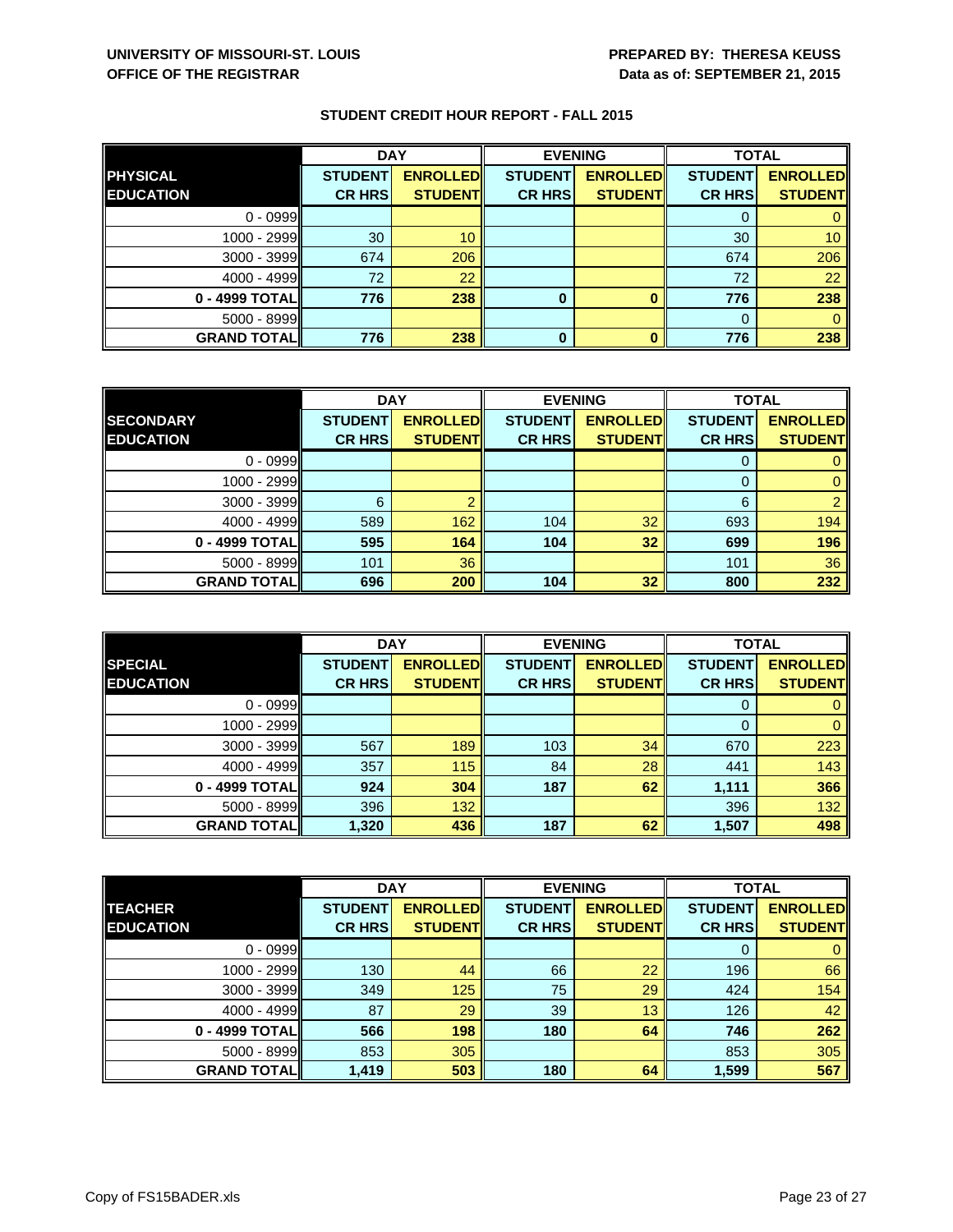|                           | <b>DAY</b>     |                 | <b>EVENING</b> |                 | <b>TOTAL</b>   |                 |
|---------------------------|----------------|-----------------|----------------|-----------------|----------------|-----------------|
| <b>TOTAL COLLEGE OF</b>   | <b>STUDENT</b> | <b>ENROLLED</b> | <b>STUDENT</b> | <b>ENROLLED</b> | <b>STUDENT</b> | <b>ENROLLED</b> |
| <b>ARTS &amp; SCIENCE</b> | <b>CR HRS</b>  | <b>STUDENT</b>  | <b>CR HRS</b>  | <b>STUDENT</b>  | <b>CR HRS</b>  | <b>STUDENT</b>  |
| $0 - 0999$                | 111            | 37              | 0              |                 | 111            | 37              |
| 1000 - 2999               | 36,096         | 11,604          | 3,641          | 1,085           | 39,737         | 12,689          |
| $3000 - 3999$             | 7,904          | 2,682           | 1,197          | 405             | 9,101          | 3,087           |
| $4000 - 4999$             | 4,882          | 1,747           | 1,501          | 493             | 6,383          | 2,240           |
| $0 - 4999$ TOTAL          | 48,993         | 16,070          | 6,339          | 1,983           | 55,332         | 18,053          |
| $5000 - 8999$             | 4,928          | 1,856           | 0              |                 | 4,928          | 1,856           |
| <b>GRAND TOTAL</b>        | 53,921         | 17,926          | 6,339          | 1,983           | 60,260         | 19,909          |

|                                | <b>DAY</b>     |                 | <b>EVENING</b> |                 | <b>TOTAL</b>   |                 |
|--------------------------------|----------------|-----------------|----------------|-----------------|----------------|-----------------|
| <b>TOTAL COLLEGE OF</b>        | <b>STUDENT</b> | <b>ENROLLED</b> | <b>STUDENT</b> | <b>ENROLLED</b> | <b>STUDENT</b> | <b>ENROLLED</b> |
| <b>BUSINESS ADMINISTRATION</b> | <b>CR HRS</b>  | <b>STUDENT</b>  | <b>CR HRS</b>  | <b>STUDENT</b>  | <b>CR HRS</b>  | <b>STUDENT</b>  |
| $0 - 0999$                     |                |                 | 0              |                 |                |                 |
| $1000 - 2999$                  | 3,852          | 1,284           | 963            | 321             | 4,815          | 1,605           |
| $3000 - 3999$                  | 7,554          | 2,537           | 2,613          | 879             | 10,167         | 3,416           |
| $4000 - 4999$                  | 528            | 176             | 825            | 275             | 1,353          | 451             |
| 0 - 4999 TOTAL                 | 11,934         | 3,997           | 4,401          | 1,475           | 16,335         | 5,472           |
| $5000 - 8999$                  | 3,289          | 1,103           | 0              |                 | 3,289          | 1,103           |
| <b>GRAND TOTAL</b>             | 15,223         | 5,100           | 4,401          | 1,475           | 19,624         | 6,575           |

|                         | <b>DAY</b>     |                 | <b>EVENING</b> |                 | <b>TOTAL</b>   |                 |
|-------------------------|----------------|-----------------|----------------|-----------------|----------------|-----------------|
| <b>TOTAL COLLEGE OF</b> | <b>STUDENT</b> | <b>ENROLLED</b> | <b>STUDENT</b> | <b>ENROLLED</b> | <b>STUDENT</b> | <b>ENROLLED</b> |
| <b>EDUCATION</b>        | <b>CR HRS</b>  | <b>STUDENT</b>  | <b>CR HRS</b>  | <b>STUDENT</b>  | <b>CR HRS</b>  | <b>STUDENT</b>  |
| $0 - 0999$              |                | O               | 0              |                 |                |                 |
| $1000 - 2999$           | 784            | 262             | 177            | 59              | 961            | 321             |
| $3000 - 3999$           | 2,423          | 817             | 320            | 107             | 2,743          | 924             |
| $4000 - 4999$           | 2,674          | 727             | 440            | 144             | 3,114          | 871             |
| $0 - 4999$ TOTAL        | 5,881          | 1,806           | 937            | 310             | 6,818          | 2,116           |
| $5000 - 8999$           | 5,373          | 1,894           | 0              | 0               | 5,373          | 1,894           |
| <b>GRAND TOTAL</b>      | 11,254         | 3,700           | 937            | 310             | 12,191         | 4,010           |

|                              | <b>DAY</b>     |                 |                | <b>EVENING</b>  | <b>TOTAL</b>   |                 |
|------------------------------|----------------|-----------------|----------------|-----------------|----------------|-----------------|
| <b>TOTAL COLLEGE OF</b>      | <b>STUDENT</b> | <b>ENROLLED</b> | <b>STUDENT</b> | <b>ENROLLED</b> | <b>STUDENT</b> | <b>ENROLLED</b> |
| <b>FINE ARTS &amp; COMM.</b> | <b>CR HRS</b>  | <b>STUDENT</b>  | <b>CR HRS</b>  | <b>STUDENT</b>  | <b>CR HRS</b>  | <b>STUDENT</b>  |
| $0 - 0999$                   |                |                 | 0              |                 |                |                 |
| $1000 - 2999$                | 6,629          | 2,530           | 474            | 166             | 7,103          | 2,696           |
| $3000 - 3999$                | 2,590          | 915             | 48             | 16              | 2,638          | 931             |
| $4000 - 4999$                | 503            | 168             | 3              |                 | 506            | 169             |
| $0 - 4999$ TOTAL             | 9,722          | 3,613           | 525            | 183             | 10,247         | 3,796           |
| $5000 - 8999$                | 137            | 48              | 0              |                 | 137            | 48              |
| <b>GRAND TOTAL</b>           | 9,859          | 3,661           | 525            | 183             | 10,384         | 3,844           |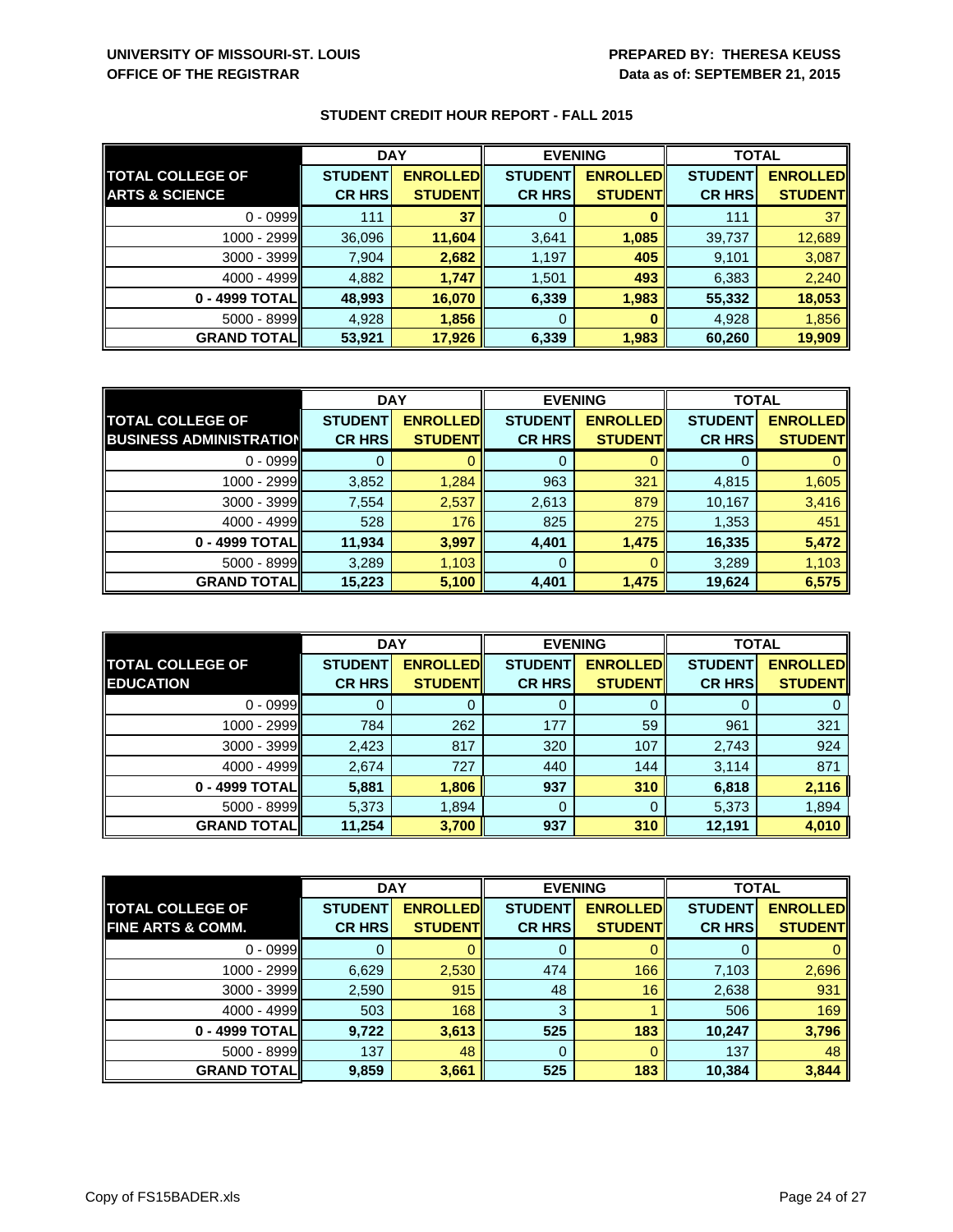|                             | <b>DAY</b>     |                 | <b>EVENING</b> |                 | <b>TOTAL</b>   |                 |
|-----------------------------|----------------|-----------------|----------------|-----------------|----------------|-----------------|
| UMSL/WU ENGINEERING         | <b>STUDENT</b> | <b>ENROLLED</b> | <b>STUDENT</b> | <b>ENROLLED</b> | <b>STUDENT</b> | <b>ENROLLED</b> |
| <b>PRE-ENGINEERING INC</b>  | <b>CR HRS</b>  | <b>STUDENT</b>  | <b>CR HRS</b>  | <b>STUDENT</b>  | <b>CR HRS</b>  | <b>STUDENT</b>  |
| 0 - 0999 Pre-Engineering    |                |                 |                |                 | 0              |                 |
| 1000 - 2999 Pre-Engineering |                |                 |                |                 | 0              |                 |
| $0 - 0999$                  |                |                 |                |                 | $\Omega$       |                 |
| 1000 - 2999                 | 169            | 89              | 485            | 206             | 654            | 295             |
| 3000 - 3999                 |                |                 | 726            | 253             | 733            | 260             |
| 4000 - 4999                 |                |                 | 889            | 323             | 889            | 323             |
| 0 - 4999 TOTAL              | 176            | 96              | 2,100          | 782             | 2,276          | 878             |
| $5000 - 8999$               |                |                 |                |                 | $\Omega$       |                 |
| <b>GRAND TOTAL</b>          | 176            | 96              | 2,100          | 782             | 2,276          | 878             |

|                         | <b>DAY</b>     |                 | <b>EVENING</b> |                 | <b>TOTAL</b>   |                 |
|-------------------------|----------------|-----------------|----------------|-----------------|----------------|-----------------|
| <b>TOTAL COLLEGE OF</b> | <b>STUDENT</b> | <b>ENROLLED</b> | <b>STUDENT</b> | <b>ENROLLED</b> | <b>STUDENT</b> | <b>ENROLLED</b> |
| <b>NURSING</b>          | <b>CR HRS</b>  | <b>STUDENT</b>  | <b>CR HRS</b>  | <b>STUDENT</b>  | <b>CR HRS</b>  | <b>STUDENT</b>  |
| $0 - 0999$              |                |                 |                |                 |                |                 |
| $1000 - 2999$           | 232            | 89              | 213            | 81              | 445            | 170             |
| $3000 - 3999$           | 3,868          | 1,059           | 774            | 207             | 4,642          | 1,266           |
| $4000 - 4999$           | 434            | 87              | 168            | 28              | 602            | 115             |
| $0 - 4999$ TOTAL        | 4,534          | 1,235           | 1,155          | 316             | 5,689          | 1,551           |
| $5000 - 8999$           | 1,322          | 422             |                |                 | 1,322          | 422             |
| <b>GRAND TOTAL</b>      | 5,856          | 1,657           | 1,155          | 316             | 7,011          | 1,973           |

|                         | <b>DAY</b>     |                 |                | <b>EVENING</b>  | <b>TOTAL</b>   |                 |
|-------------------------|----------------|-----------------|----------------|-----------------|----------------|-----------------|
| <b>TOTAL COLLEGE OF</b> | <b>STUDENT</b> | <b>ENROLLED</b> | <b>STUDENT</b> | <b>ENROLLED</b> | <b>STUDENT</b> | <b>ENROLLED</b> |
| <b>OPTOMETRY</b>        | <b>CR HRS</b>  | <b>STUDENT</b>  | <b>CR HRS</b>  | <b>STUDENT</b>  | <b>CR HRS</b>  | <b>STUDENT</b>  |
| $0 - 0999$              |                |                 |                |                 |                |                 |
| $1000 - 2999$           |                |                 |                |                 |                |                 |
| $3000 - 3999$           |                |                 |                |                 |                |                 |
| $4000 - 4999$           |                |                 |                |                 |                |                 |
| $0 - 4999$ TOTAL        |                |                 | 0              |                 |                |                 |
| $5000 - 8999$           | 3,276          | 957             |                |                 | 3,276          | 957             |
| <b>GRAND TOTAL</b>      | 3,276          | 957             | 0              |                 | 3,276          | 957             |

| <b>DAY</b>         |                |                 | <b>EVENING</b> | <b>TOTAL</b>    |                |                 |
|--------------------|----------------|-----------------|----------------|-----------------|----------------|-----------------|
| <b>TOTAL</b>       | <b>STUDENT</b> | <b>ENROLLED</b> | <b>STUDENT</b> | <b>ENROLLED</b> | <b>STUDENT</b> | <b>ENROLLED</b> |
| <b>GRADUATE</b>    | <b>CR HRS</b>  | <b>STUDENT</b>  | <b>CR HRS</b>  | <b>STUDENT</b>  | <b>CR HRS</b>  | <b>STUDENT</b>  |
| $0 - 0999$         |                |                 |                |                 |                |                 |
| $1000 - 2999$      |                |                 |                |                 |                |                 |
| 3000 - 3999        |                |                 |                |                 |                |                 |
| 4000 - 4999        |                |                 |                |                 |                |                 |
| 0 - 4999 TOTAL     |                |                 | 0              |                 | ŋ              |                 |
| $5000 - 8999$      | 314            | 132             |                |                 | 314            | 132             |
| <b>GRAND TOTAL</b> | 314            | 132             | 0              |                 | 314            | 132             |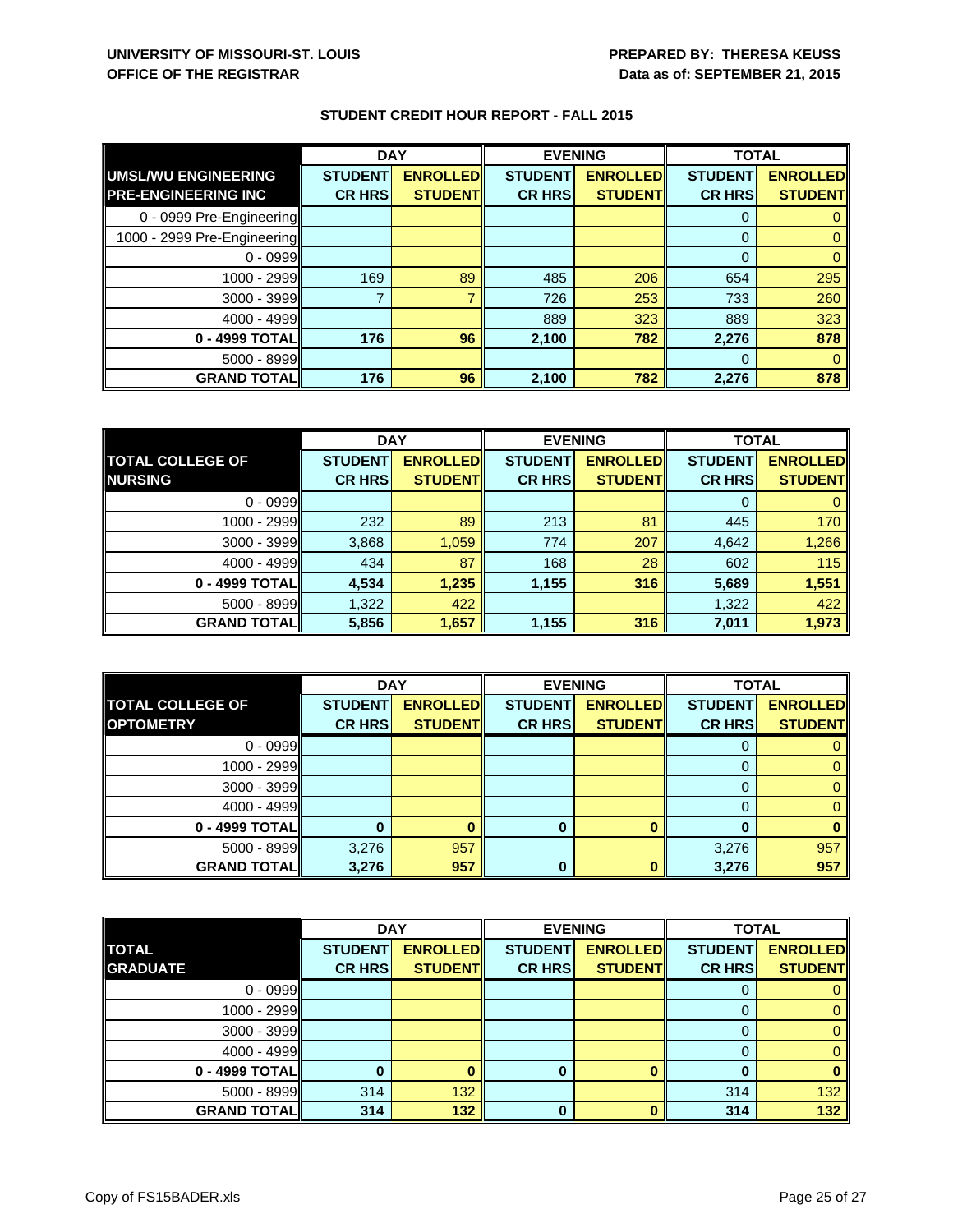|                         | <b>DAY</b>     |                 | <b>EVENING</b> |                 | <b>TOTAL</b>   |                 |
|-------------------------|----------------|-----------------|----------------|-----------------|----------------|-----------------|
| <b>TOTAL AIR &amp;</b>  | <b>STUDENT</b> | <b>ENROLLED</b> | <b>STUDENT</b> | <b>ENROLLED</b> | <b>STUDENT</b> | <b>ENROLLED</b> |
| <b>MILITARY SCIENCE</b> | <b>CR HRS</b>  | <b>STUDENT</b>  | <b>CR HRS</b>  | <b>STUDENT</b>  | <b>CR HRS</b>  | <b>STUDENT</b>  |
| $0 - 0999$              |                |                 |                |                 |                |                 |
| $1000 - 2999$           |                |                 |                |                 |                |                 |
| $3000 - 3999$           |                |                 |                |                 |                |                 |
| $4000 - 4999$           |                |                 |                |                 |                |                 |
| $0 - 4999$ TOTAL        |                |                 |                |                 | O              |                 |
| $5000 - 8999$           |                |                 |                |                 |                |                 |
| <b>GRAND TOTAL</b>      |                |                 |                |                 |                |                 |

|                    | <b>DAY</b>      |                 | <b>EVENING</b> |                 | <b>TOTAL</b>   |                 |
|--------------------|-----------------|-----------------|----------------|-----------------|----------------|-----------------|
|                    | <b>STUDENT</b>  | <b>ENROLLED</b> | <b>STUDENT</b> | <b>ENROLLED</b> | <b>STUDENT</b> | <b>ENROLLED</b> |
| <b>TOTAL CO-OP</b> | <b>CR HRS</b>   | <b>STUDENT</b>  | <b>CR HRS</b>  | <b>STUDENT</b>  | <b>CR HRS</b>  | <b>STUDENT</b>  |
| $0 - 0999$         |                 |                 |                |                 | $\Gamma$       |                 |
| $1000 - 2999$      |                 |                 |                |                 |                |                 |
| $3000 - 3999$      | 15 <sub>1</sub> |                 |                |                 | 15             |                 |
| $4000 - 4999$      | 171             | 22              |                |                 | 171            | 22              |
| $0 - 4999$ TOTAL   | 186             | 23              | 0              |                 | 186.0          | 23              |
| $5000 - 8999$      | 33              | 5               |                |                 | 33             |                 |
| <b>GRAND TOTAL</b> | 219             | 28              | 0              |                 | 219            | 28              |

|                        | <b>DAY</b>     |                 |                | <b>EVENING</b>  | <b>TOTAL</b>   |                 |
|------------------------|----------------|-----------------|----------------|-----------------|----------------|-----------------|
|                        | <b>STUDENT</b> | <b>ENROLLED</b> | <b>STUDENT</b> | <b>ENROLLED</b> | <b>STUDENT</b> | <b>ENROLLED</b> |
| <b>TOTAL ON CAMPUS</b> | <b>CR HRS</b>  | <b>STUDENT</b>  | <b>CR HRS</b>  | <b>STUDENT</b>  | <b>CR HRS</b>  | <b>STUDENT</b>  |
| $0 - 0999$             | 111            | 37              | 0              |                 | 111            | 37              |
| 1000 - 2999            | 47,762         | 15,858          | 5,953          | 1,918           | 53,715         | 17,776          |
| $3000 - 3999$          | 24,361         | 8,018           | 5,678          | 1,867           | 30,039         | 9,885           |
| $4000 - 4999$          | 9,192          | 2,927           | 3,826          | 1,264           | 13,018         | 4,191           |
| 0 - 4999 TOTAL         | 81,426         | 26,840          | 15,457         | 5,049           | 96,883         | 31,889          |
| $5000 - 8999$          | 18,672         | 6,417           |                | OII             | 18,672         | 6,417           |
| <b>GRAND TOTAL</b>     | 100,098        | 33,257          | 15,457         | 5,049           | 115,555        | 38,306          |

| <b>TOTAL OFF CAMPUS</b> | <b>DAY</b>     |                 |                | <b>EVENING</b>  | <b>TOTAL</b>   |                 |
|-------------------------|----------------|-----------------|----------------|-----------------|----------------|-----------------|
| <b>CREDIT HOURS BY</b>  | <b>STUDENT</b> | <b>ENROLLED</b> | <b>STUDENT</b> | <b>ENROLLED</b> | <b>STUDENT</b> | <b>ENROLLED</b> |
| <b>COURSE LEVEL</b>     | <b>CR HRS</b>  | <b>STUDENT</b>  | <b>CR HRS</b>  | <b>STUDENT</b>  | <b>CR HRS</b>  | <b>STUDENT</b>  |
| $0 - 0999$              |                |                 |                |                 |                |                 |
| $1000 - 2999$           |                |                 |                |                 |                |                 |
| $3000 - 3999$           |                |                 |                |                 |                |                 |
| $4000 - 4999$           |                |                 |                |                 |                |                 |
| $0 - 4999$ TOTAL        |                |                 | Ω              |                 |                |                 |
| $5000 - 8999$           |                |                 |                |                 |                |                 |
| <b>GRAND TOTAL</b>      |                |                 |                |                 |                |                 |